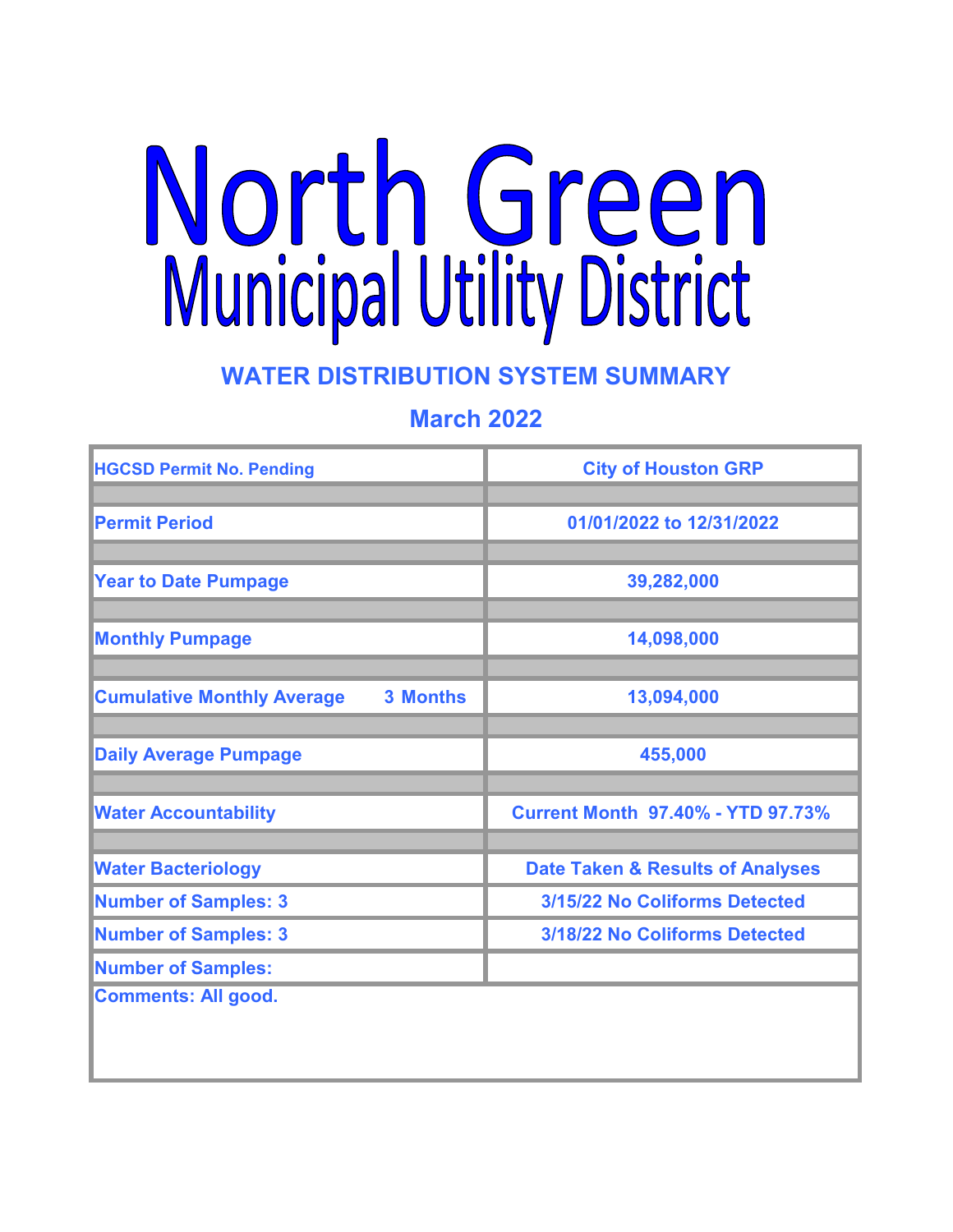## **TCEQ MONTHLY REPORT**<br>
Water Works Operation for<br>
P.O. Box 13087 **Water Works Operation for**<br> **Ground water Supplies**<br>
Ground water Supplies<br> **Ground water Supplies Ground water Supplies**

Send Reports To: TCEQ

|                                                                       | Name of system<br><b>North Green MUD</b> |                      |                                                  |                  |                |                 |                       | County <b>Harris</b>         |                       |  |
|-----------------------------------------------------------------------|------------------------------------------|----------------------|--------------------------------------------------|------------------|----------------|-----------------|-----------------------|------------------------------|-----------------------|--|
| Water System I.D. No.                                                 |                                          |                      | 101-0331<br>Month of:                            |                  |                |                 |                       | <b>March</b><br>2022         |                       |  |
|                                                                       |                                          |                      | Pumpage to Distribution System in Thousand Gals. |                  | Disinfection   |                 |                       |                              |                       |  |
| Day of Month                                                          | <b>Direct</b><br>from Wells              | From Gnd.<br>Storage | Purchased<br>from Others                         | Total<br>Pumpage | Entry<br>Point | Dist.<br>System | Corrosion<br>Control  | Other<br>Treatment           | Fluoride<br>Residuals |  |
| 1                                                                     | 521                                      |                      |                                                  | 521              | 1.2            | 1.2             |                       |                              |                       |  |
| $\overline{\mathbf{2}}$                                               | 415                                      |                      |                                                  | 415              | 1.4            | 1.3             |                       |                              |                       |  |
| 3                                                                     | 446                                      |                      |                                                  | 446              | 1.4            | 1.4             |                       |                              |                       |  |
| 4                                                                     | 363                                      |                      |                                                  | 363              | 1.5            | 1.2             |                       |                              |                       |  |
| 5                                                                     | 448                                      |                      |                                                  | 448              | 1.4            | 1.3             |                       |                              |                       |  |
| 6                                                                     | 525                                      |                      |                                                  | 525              |                | 1.3             |                       |                              |                       |  |
| $\overline{\mathbf{7}}$                                               | 527                                      |                      |                                                  | 527              | 1.5            | 1.3             |                       |                              |                       |  |
| 8                                                                     | 424                                      |                      |                                                  | 424              | 1.5            | 1.4             |                       |                              |                       |  |
| 9                                                                     | 295                                      |                      |                                                  | 295              | 1.5            | 1.4             |                       |                              |                       |  |
| 10                                                                    | 400                                      |                      |                                                  | 400              | 1.5            | 1.3             |                       |                              |                       |  |
| 11                                                                    | 589                                      |                      |                                                  | 589              | 1.4            | 1.2             |                       |                              |                       |  |
| 12                                                                    | 357                                      |                      |                                                  | 357              | 1.4            | 1.3             |                       |                              |                       |  |
| 13                                                                    | 377                                      |                      |                                                  | 377              |                | 1.3             |                       |                              |                       |  |
| 14                                                                    | 379                                      |                      |                                                  | 379              | 1.5            | 1.3             |                       |                              |                       |  |
| 15                                                                    | 737                                      |                      |                                                  | 737              | 1.2            | 1.2             |                       |                              |                       |  |
| 16                                                                    | 343                                      |                      |                                                  | 343              | 1.4            | 1.2             |                       |                              |                       |  |
| 17                                                                    | 430                                      |                      |                                                  | 430              | 1.4            | 1.3             |                       |                              |                       |  |
| 18                                                                    | 470                                      |                      |                                                  | 470              | 1.5            | 1.3             |                       |                              |                       |  |
| 19                                                                    | 357                                      |                      |                                                  | 357              | 1.5            | 1.4             |                       |                              |                       |  |
| 20<br>21                                                              | 538<br>537                               |                      |                                                  | 538<br>537       |                | 1.2<br>1.2      |                       |                              |                       |  |
| 22                                                                    | 348                                      |                      |                                                  | 348              | 1.3<br>1.2     | 1.0             |                       |                              |                       |  |
| 23                                                                    | 529                                      |                      |                                                  | 529              | 1.2            | 1.2             |                       |                              |                       |  |
| 24                                                                    | 408                                      |                      |                                                  | 408              | 1.4            | 1.3             |                       |                              |                       |  |
| 25                                                                    | 347                                      |                      |                                                  | 347              | 1.0            | 1.1             |                       |                              |                       |  |
| 26                                                                    | 470                                      |                      |                                                  | 470              | 1.3            | 1.3             |                       |                              |                       |  |
| 27                                                                    | 551                                      |                      |                                                  | 551              |                | 1.1             |                       |                              |                       |  |
| 28                                                                    | 552                                      |                      |                                                  | 552              | 1.5            | 1.5             |                       |                              |                       |  |
| 29                                                                    | 616                                      |                      |                                                  | 616              | 1.6            | 1.5             |                       |                              |                       |  |
| 30                                                                    | 380                                      |                      |                                                  | 380              | 1.5            | 1.4             |                       |                              |                       |  |
| 31                                                                    | 419                                      |                      |                                                  | 419              | 1.6            | 1.4             |                       |                              |                       |  |
| <b>TOTAL:</b>                                                         | 14098                                    |                      |                                                  | 14098            |                |                 |                       |                              |                       |  |
| AVG.:                                                                 | 455                                      |                      |                                                  | 455              | 1.4            | $1.3$           |                       |                              |                       |  |
| MAX.:                                                                 | 737                                      |                      |                                                  | 737              | 1.6            | 1.5             |                       |                              |                       |  |
| Min.:                                                                 | 295                                      |                      |                                                  | 295              | 1.0            | 1.0             |                       |                              |                       |  |
| Calendar                                                              | 39,282                                   | 0                    | 0                                                | 39,282           |                | 0               | # below               | in disinfectant 0.2          |                       |  |
| <b>Year to Date</b>                                                   |                                          |                      |                                                  |                  |                | 0.0%            |                       | % below minimum disinfectant |                       |  |
|                                                                       |                                          |                      |                                                  |                  |                | 0               | $# = 0$               | sample days 31               |                       |  |
|                                                                       |                                          |                      |                                                  |                  |                | 0.0%            | $\frac{1}{2}$ % of 0s | # of samples 31.0            |                       |  |
| 361<br>No. of active water services:<br>Total:                        |                                          |                      |                                                  |                  | 375            |                 |                       | Chemical analysis: 12/6/2016 |                       |  |
| Dates and results of distribution bacteriological analysis:           |                                          |                      |                                                  |                  |                |                 |                       | 3/18/2022                    |                       |  |
| Dates and results of raw unchlorinated well water samples:            |                                          |                      |                                                  |                  |                |                 |                       |                              |                       |  |
| Reservoirs or tanks cleaned:<br>as needed                             |                                          |                      |                                                  |                  |                |                 | Dead ends flushed:    | 3/1/2022                     |                       |  |
| General remarks:                                                      |                                          |                      |                                                  |                  |                |                 |                       |                              |                       |  |
|                                                                       |                                          |                      |                                                  |                  |                |                 |                       |                              |                       |  |
| Submitted by:<br>David B. Rowe                                        |                                          |                      |                                                  |                  |                |                 | (18) Certificate no.: |                              | WO 0004001            |  |
|                                                                       |                                          |                      |                                                  |                  |                |                 |                       |                              |                       |  |
| 2798, 2799, & President, Water District Management<br>well #:<br>3572 |                                          |                      |                                                  |                  |                |                 |                       |                              | $T$ $C$ $D$ $C$       |  |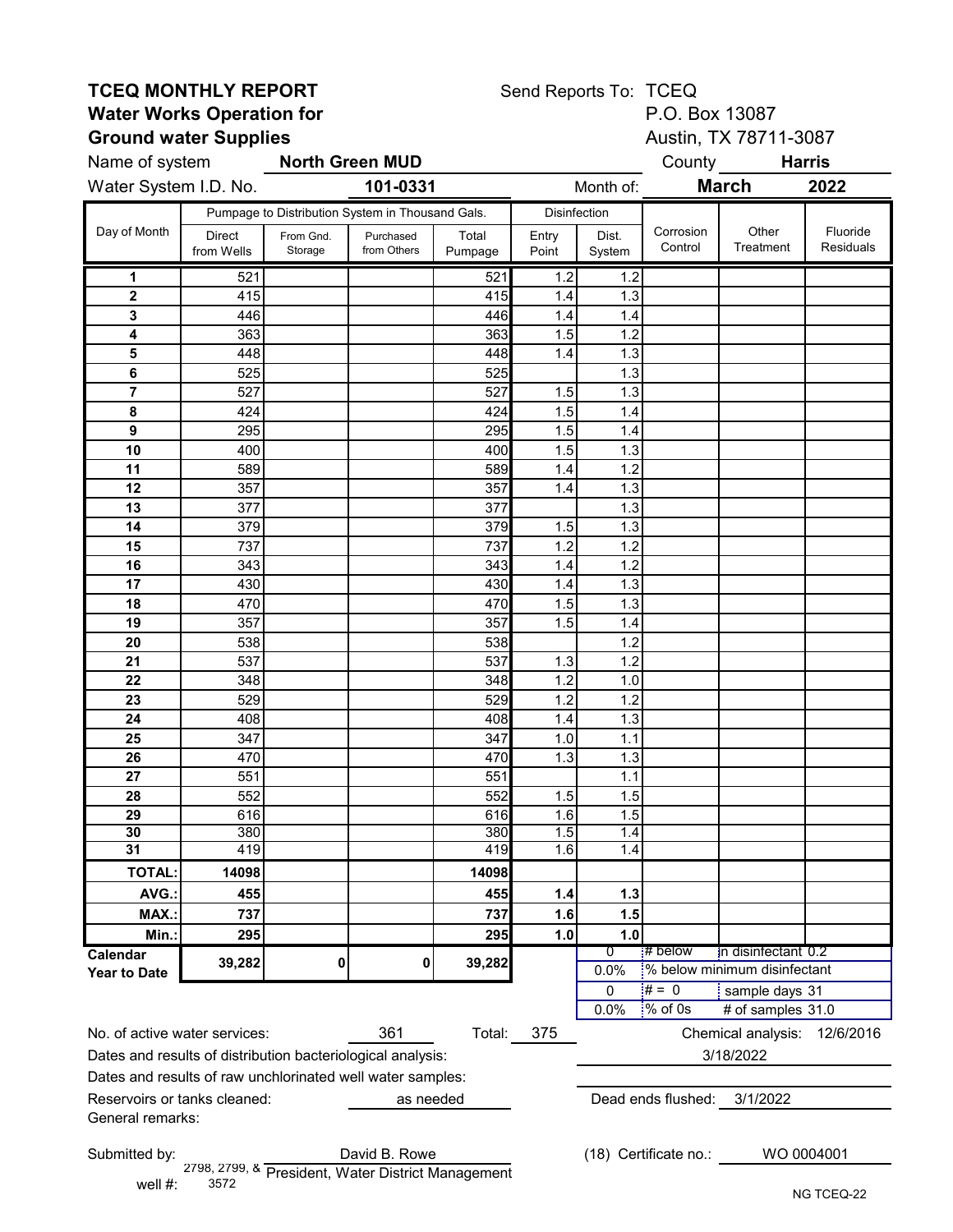# **DISINFECTANT LEVEL QUARTERLY OPERATING REPORT (DL QOR)**

**FOR GROUNDWATER OR PURCHASED-WATER PUBLIC WATER SYSTEMS--ANY SIZE**

Please print or type. Forms that are not readable will not be processed.

| <b>Select Quarter:</b>                                                                    |                                                                                                                | Ficase print or type. Forms that are not readable will not be processed.<br>1st Jan / Feb / Mar | Select Year:                                                          |                              | 2022                           |           |  |
|-------------------------------------------------------------------------------------------|----------------------------------------------------------------------------------------------------------------|-------------------------------------------------------------------------------------------------|-----------------------------------------------------------------------|------------------------------|--------------------------------|-----------|--|
|                                                                                           |                                                                                                                |                                                                                                 |                                                                       |                              |                                |           |  |
| <b>PWS Name:</b>                                                                          | <b>North Green MUD</b>                                                                                         |                                                                                                 |                                                                       | <b>PWS ID:</b>               | 101-0331                       |           |  |
| Type of Disinfectant Used in Distribution System*                                         |                                                                                                                |                                                                                                 |                                                                       | <b>Chlorine (Free)</b>       |                                |           |  |
| * If you used chloramines and free chlorine at any time during this quarter, select both. |                                                                                                                |                                                                                                 |                                                                       |                              |                                |           |  |
|                                                                                           |                                                                                                                | <b>First Month of Quarter: Monthly Summary</b>                                                  |                                                                       |                              |                                |           |  |
| Month:<br>January                                                                         |                                                                                                                |                                                                                                 | Was the PWS active this month?                                        |                              | $\mathsf{I} \mathsf{X}$<br>Yes | No        |  |
| Average of all disinfectant                                                               |                                                                                                                | <b>Number of residuals</b>                                                                      | <b>Number below MIN</b>                                               |                              | <b>Number with NO residual</b> |           |  |
| residuals for this month<br>1.4                                                           |                                                                                                                | collected this month                                                                            | for this month                                                        |                              | for this month                 |           |  |
| mg/L                                                                                      | 31                                                                                                             | readings                                                                                        | 0<br>readings                                                         | 0.0%                         | 0<br>readings                  | 0.0%      |  |
| Month:<br><b>February</b>                                                                 |                                                                                                                | <b>Second Month of Quarter: Monthly Summary</b>                                                 | Was the PWS active this month?                                        |                              | $\mathbf{x}$<br>Yes            | <b>No</b> |  |
| Average of all disinfectant                                                               |                                                                                                                | <b>Number of residuals</b>                                                                      | <b>Number below MIN</b>                                               |                              | <b>Number with NO residual</b> |           |  |
| residuals for this month                                                                  |                                                                                                                | collected this month                                                                            | for this month                                                        |                              | for this month                 |           |  |
| 1.3<br>mg/L                                                                               | 28                                                                                                             | readings                                                                                        | 0<br>readings                                                         | 0.0%                         | 0<br>readings                  | 0.0%      |  |
|                                                                                           |                                                                                                                | <b>Third Month of Quarter: Monthly Summary</b>                                                  |                                                                       |                              |                                |           |  |
| <b>March</b><br>Month:                                                                    |                                                                                                                |                                                                                                 | Was the PWS active this month?                                        |                              | $\mathsf{X}$ Yes               | <b>No</b> |  |
| Average of all disinfectant                                                               |                                                                                                                | <b>Number of residuals</b>                                                                      | <b>Number below MIN</b><br><b>Number with NO residual</b>             |                              |                                |           |  |
| residuals for this month<br>1.3                                                           | 31                                                                                                             | collected this month                                                                            | for this month<br>0                                                   | 0.0%                         | for this month<br>0            |           |  |
| mg/L                                                                                      |                                                                                                                | readings                                                                                        | readings                                                              |                              | readings                       | 0.0%      |  |
|                                                                                           |                                                                                                                | <b>Quarterly Summary and Certification</b>                                                      |                                                                       |                              |                                |           |  |
| Average of all disinfectant<br>residuals for this quarter                                 |                                                                                                                | for this quarter                                                                                | <b>Lowest residual</b><br><b>Highest residual</b><br>for this quarter |                              |                                |           |  |
| 1.3                                                                                       |                                                                                                                |                                                                                                 | 0.7                                                                   |                              | 2.2                            |           |  |
|                                                                                           |                                                                                                                | I certify that I am familiar with the information contained in this report and that,            |                                                                       |                              |                                |           |  |
|                                                                                           |                                                                                                                | to the best of my knowledge, the information is true, complete, and accurate.                   |                                                                       |                              |                                |           |  |
|                                                                                           |                                                                                                                |                                                                                                 |                                                                       |                              |                                |           |  |
| Signature:                                                                                | <b>Dustin Roberts</b>                                                                                          |                                                                                                 |                                                                       | Date:                        | April 7,                       | 2022      |  |
| Print Name:                                                                               | <b>Dustin Roberts</b>                                                                                          |                                                                                                 |                                                                       |                              |                                |           |  |
| Title:                                                                                    | 281-734-6820<br><b>Compliance Manager, Water District Management</b>                                           |                                                                                                 |                                                                       |                              |                                |           |  |
| License #:                                                                                | WG0018450                                                                                                      |                                                                                                 | Email address: droberts@wdmtexas.com                                  |                              |                                |           |  |
|                                                                                           | Complete this DL QOR for the previous quarter at the beginning of April, July, October, and January;and submit |                                                                                                 |                                                                       |                              |                                |           |  |
| it to be received by the TCEQ by the 10 <sup>th</sup> of the month.                       |                                                                                                                |                                                                                                 |                                                                       | <b>TCEQ / PDW MC-155</b>     |                                |           |  |
| Always print and sign form, and keep a copy with your records for<br>TCEQ review.         |                                                                                                                |                                                                                                 |                                                                       | Attn: DL QOR<br>PO Box 13087 |                                |           |  |
| Austin, TX 78711-3087                                                                     |                                                                                                                |                                                                                                 |                                                                       |                              |                                |           |  |

#### **TCEQ-20067 (Revised 12/15/06) DL QOR**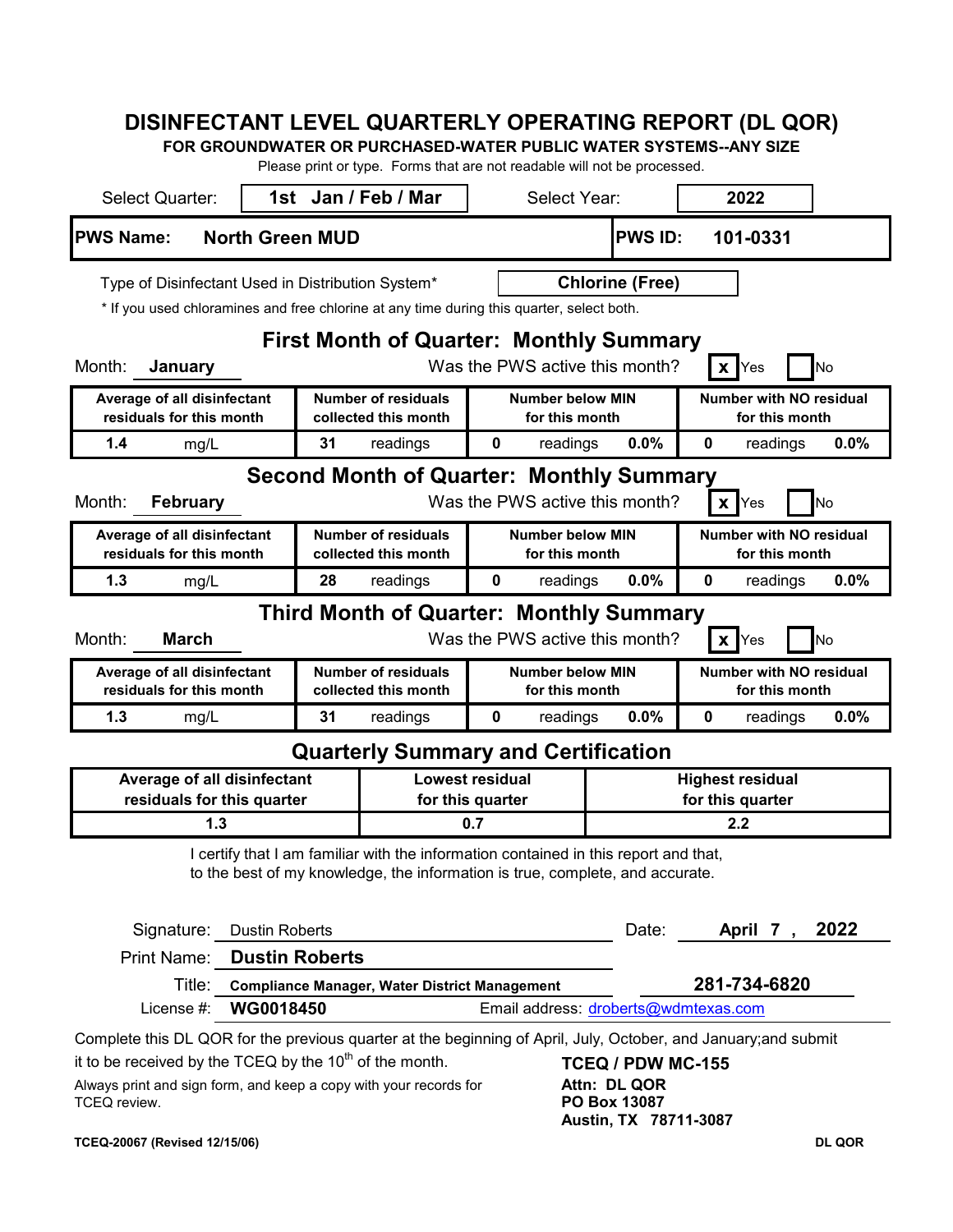# **HGCSD Permit Period**

# **Water Usage Summary**

|                                   |    |    | <b>Reporting Period</b> | <b>Year to Date</b> |            |             |
|-----------------------------------|----|----|-------------------------|---------------------|------------|-------------|
| <b>February</b>                   | 15 | to | <b>March</b>            | 15                  | 2022       | Jan. - Dec. |
| <b>Water billed</b>               |    |    | metered - billed        |                     | 11,619,000 | 36,052,000  |
| <b>Temporary Service</b>          |    |    | metered - billed        |                     |            | 0           |
| <b>Water leaks</b>                |    |    | estimated               |                     |            | 583,200     |
| <b>Stuck Meters</b>               |    |    | estimated               |                     |            | $\mathbf 0$ |
|                                   |    |    | estimated               |                     |            | 0           |
| <b>GST overflow NOT PLANNED</b>   |    |    | estimated               |                     |            | $\mathbf 0$ |
| GST emptied / fill PLANNED        |    |    | estimated               |                     |            | 0           |
| Flushing                          |    |    | estimated               |                     | 34,420     | 114,010     |
|                                   |    |    | estimated               |                     |            | 0           |
| Sewer jetting                     |    |    | estimated               |                     |            | 2,800       |
| No Bill Accounts                  |    |    | metered - not billed    |                     | 11,000     | 35,000      |
| <b>WWTP</b>                       |    |    | metered - not billed    |                     | 328,000    | 1,259,000   |
|                                   |    |    | metered - not billed    |                     |            | 0           |
| Water to:                         |    |    |                         |                     |            | 0           |
| <b>Total water accounted for:</b> |    |    |                         |                     | 11,992,420 | 38,046,010  |
| Water pumped:                     |    |    |                         |                     | 12,312,000 | 38,929,000  |
| Water from:                       |    |    |                         |                     | 0          | 0           |
| <b>Accountability</b>             |    |    |                         |                     | 97.40%     | 97.73%      |
| <b>Actual Billed vs. Pumped:</b>  |    |    |                         |                     | 94.37%     | 92.61%      |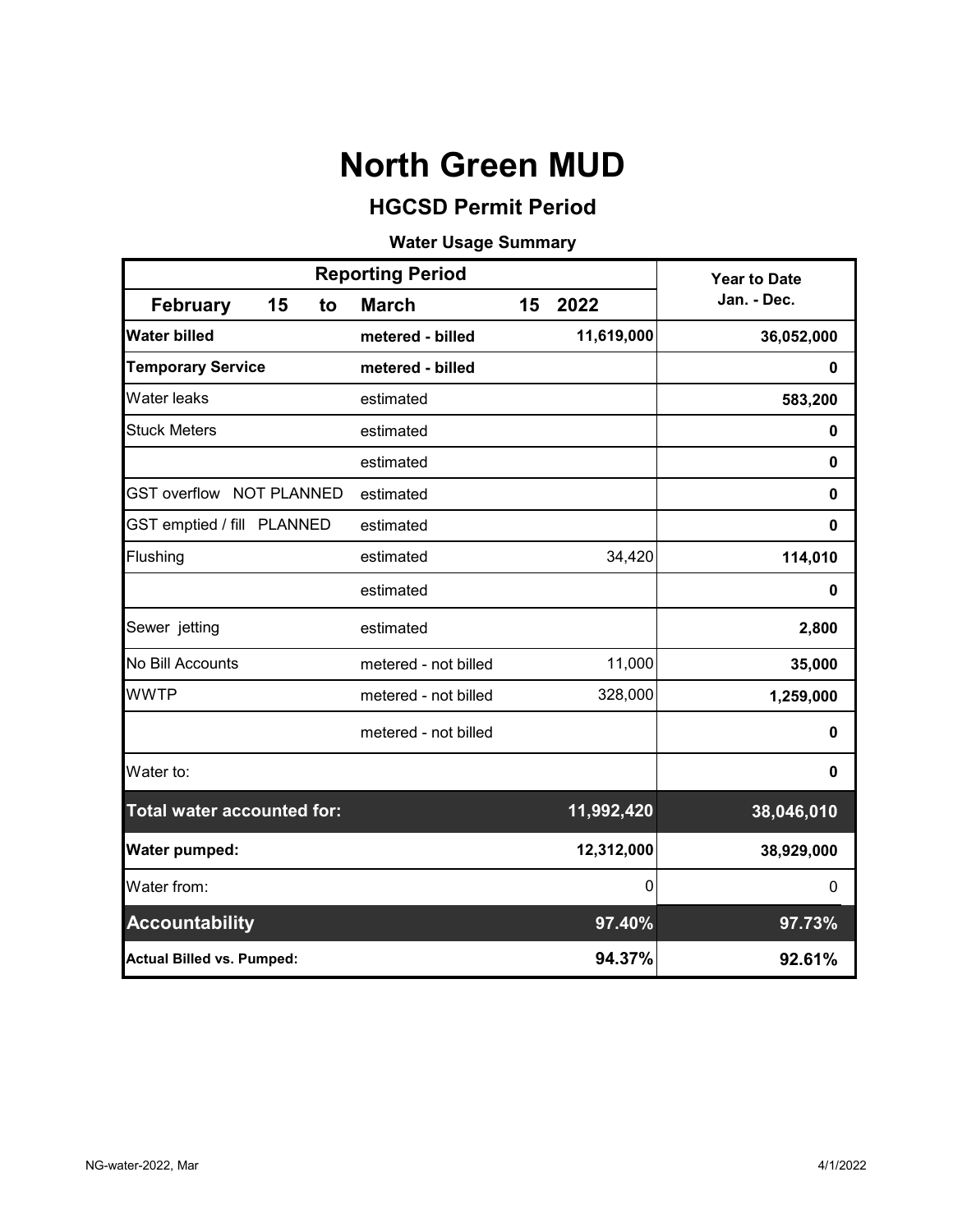# North Green Municipal Utility District **WASTEWATER TREATMENT PLANT**

# **MONTHLY OPERATING SUMMARY**

**March 2022**

|                                                                       | <b>TPDES Permit No. WQ0012206-001</b> | <b>Permit Expires: 12-01-2022</b>         |            |                         |                  |  |
|-----------------------------------------------------------------------|---------------------------------------|-------------------------------------------|------------|-------------------------|------------------|--|
|                                                                       | <b>NPDES Permit No. 83381-001</b>     |                                           |            |                         |                  |  |
|                                                                       |                                       | Average                                   |            | <b>Maximum</b>          | <b>Excursion</b> |  |
| Flow:                                                                 | <b>Actual MGD</b>                     | 0.303                                     |            | 0.428                   | <b>NO</b>        |  |
|                                                                       | <b>Permitted MGD</b>                  | 0.600                                     | 51%        | N/A                     |                  |  |
|                                                                       | <b>Monthly Total</b>                  | 9.407                                     | <b>MG</b>  | <b>Annual Average</b>   | 0.339            |  |
| $CBOD5$ :                                                             | <b>Actual</b>                         | 4.2 lbs/day                               | $2.0$ Mg/L | 2.1 Mg/L                | <b>NO</b>        |  |
|                                                                       | <b>Permitted</b>                      | 50.0 lbs/day                              | 10.0 Mg/L  | 25.0 Mg/L               |                  |  |
| TSS:                                                                  | <b>Actual</b>                         | 4.4 lbs/day                               | 2.2 Mg/L   | 3.8 Mg/L                | <b>NO</b>        |  |
|                                                                       | <b>Permitted</b>                      | 75.0 lbs/day                              | 15.0 Mg/L  | 40.0 Mg/L               |                  |  |
| NH <sub>3</sub> N                                                     | <b>Actual</b>                         | 0.3 lbs/day                               | 0.1 Mg/L   | $0.2$ Mg/L              | <b>NO</b>        |  |
|                                                                       |                                       | <b>Permitted Required Monitoring Only</b> |            |                         |                  |  |
| E.coli                                                                | <b>Actual</b>                         | 2.0                                       |            | 2.0                     | <b>NO</b>        |  |
|                                                                       | <b>Permitted</b>                      | 63<br><b>MPN/100ml</b>                    |            | 200<br><b>MPN/100ml</b> |                  |  |
|                                                                       |                                       | <b>Minimum</b>                            |            | <b>Maximum</b>          |                  |  |
| Cl <sub>2</sub> Residual:                                             | <b>Actual</b>                         | 1.7 Mg/L                                  |            | 3.6 Mg/L                | <b>NO</b>        |  |
|                                                                       | <b>Permitted</b>                      | 1.0 Mg/L                                  |            | 4.0 Mg/L                |                  |  |
| Biosolids Management: Magna Flow transported 63,000 gallons in March. |                                       |                                           |            |                         |                  |  |

**Comments: All good.**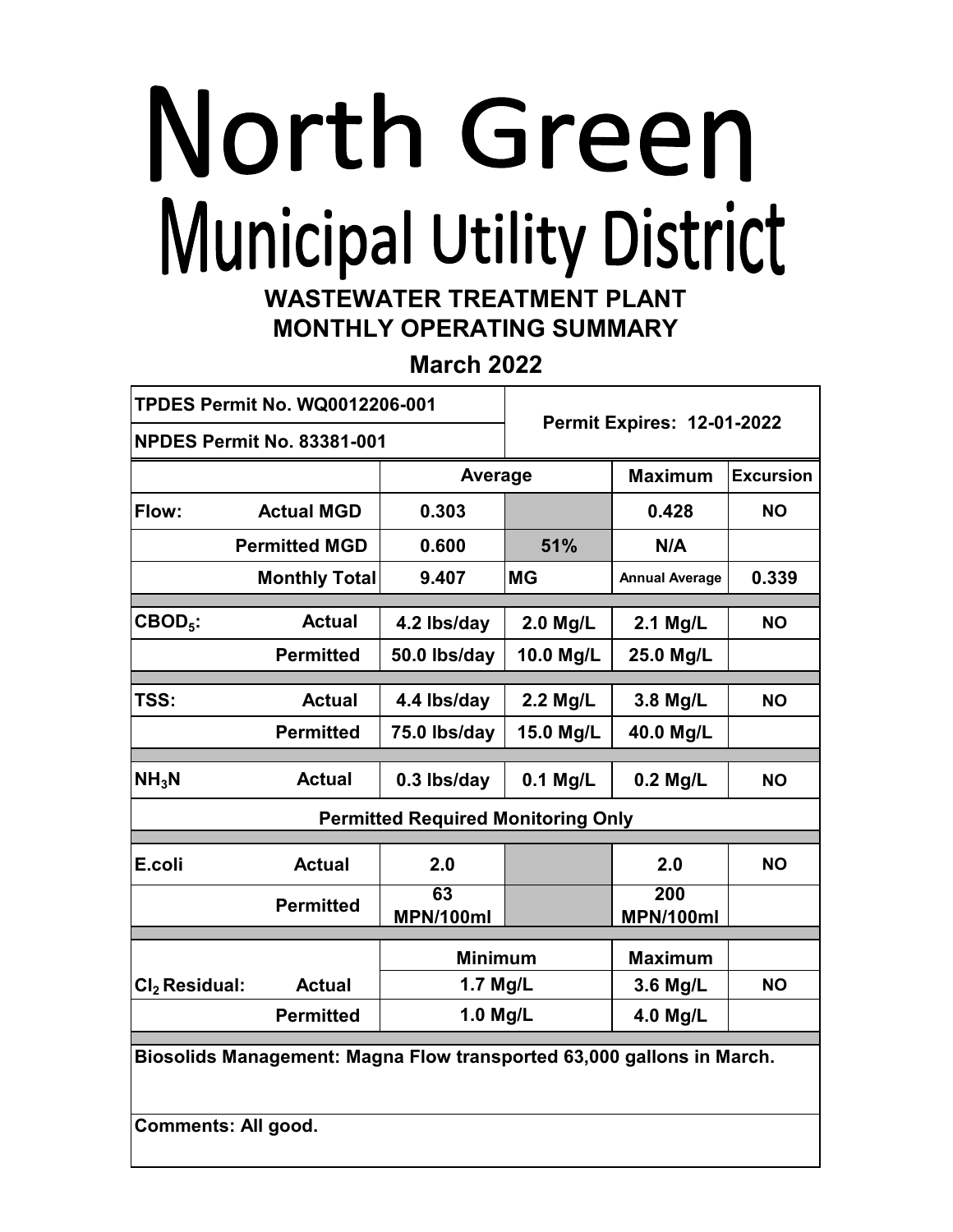### ■ Edit DMR

| <b>Edit DMR</b>                                                                                                                                                                                                                                                                                                                                                                                                                                                |             |                                                                                                                                                                                                                                                                                                                                                                                                                         |                                  |                                                       |                           |                                 |                                                                                                                                                                                                                                                                                                                               |                               |                                                           |                                                                 |
|----------------------------------------------------------------------------------------------------------------------------------------------------------------------------------------------------------------------------------------------------------------------------------------------------------------------------------------------------------------------------------------------------------------------------------------------------------------|-------------|-------------------------------------------------------------------------------------------------------------------------------------------------------------------------------------------------------------------------------------------------------------------------------------------------------------------------------------------------------------------------------------------------------------------------|----------------------------------|-------------------------------------------------------|---------------------------|---------------------------------|-------------------------------------------------------------------------------------------------------------------------------------------------------------------------------------------------------------------------------------------------------------------------------------------------------------------------------|-------------------------------|-----------------------------------------------------------|-----------------------------------------------------------------|
| Collapse Header                                                                                                                                                                                                                                                                                                                                                                                                                                                |             |                                                                                                                                                                                                                                                                                                                                                                                                                         |                                  |                                                       |                           |                                 |                                                                                                                                                                                                                                                                                                                               |                               |                                                           |                                                                 |
| Permit                                                                                                                                                                                                                                                                                                                                                                                                                                                         |             |                                                                                                                                                                                                                                                                                                                                                                                                                         |                                  |                                                       |                           |                                 |                                                                                                                                                                                                                                                                                                                               |                               |                                                           |                                                                 |
| <b>Permit ID:</b>                                                                                                                                                                                                                                                                                                                                                                                                                                              |             | TX0083381                                                                                                                                                                                                                                                                                                                                                                                                               |                                  | Major:                                                |                           | $\Box$                          |                                                                                                                                                                                                                                                                                                                               |                               |                                                           |                                                                 |
| <b>Permittee:</b>                                                                                                                                                                                                                                                                                                                                                                                                                                              |             | NORTH GREEN MUD                                                                                                                                                                                                                                                                                                                                                                                                         |                                  |                                                       | <b>Permittee Address:</b> |                                 | 1301 MCKINNEY ST STE 5100 & RANKIN RD, HARRIS COUNTY                                                                                                                                                                                                                                                                          |                               |                                                           |                                                                 |
|                                                                                                                                                                                                                                                                                                                                                                                                                                                                |             |                                                                                                                                                                                                                                                                                                                                                                                                                         |                                  |                                                       |                           | HOUSTON, TX 77010               |                                                                                                                                                                                                                                                                                                                               |                               |                                                           |                                                                 |
| <b>Facility:</b>                                                                                                                                                                                                                                                                                                                                                                                                                                               |             | NORTH GREEN MUD WWTF                                                                                                                                                                                                                                                                                                                                                                                                    |                                  |                                                       | <b>Facility Location:</b> | 16120 WEST HARDY RD             |                                                                                                                                                                                                                                                                                                                               |                               |                                                           |                                                                 |
|                                                                                                                                                                                                                                                                                                                                                                                                                                                                |             |                                                                                                                                                                                                                                                                                                                                                                                                                         |                                  |                                                       |                           | HOUSTON, TX 77084               |                                                                                                                                                                                                                                                                                                                               |                               |                                                           |                                                                 |
| <b>Permitted Feature:</b><br><b>Report Dates &amp; Status</b>                                                                                                                                                                                                                                                                                                                                                                                                  |             | 001 - External Outfall                                                                                                                                                                                                                                                                                                                                                                                                  |                                  |                                                       | Discharge:                | A - DOMESTIC FACILITY - 001     |                                                                                                                                                                                                                                                                                                                               |                               |                                                           |                                                                 |
| <b>Monitoring Period:</b>                                                                                                                                                                                                                                                                                                                                                                                                                                      |             | From 03/01/22 to 03/31/22                                                                                                                                                                                                                                                                                                                                                                                               |                                  |                                                       | <b>DMR Due Date:</b>      | 04/20/22                        |                                                                                                                                                                                                                                                                                                                               |                               |                                                           |                                                                 |
| <b>Status:</b>                                                                                                                                                                                                                                                                                                                                                                                                                                                 |             | <b>NetDMR Validated</b>                                                                                                                                                                                                                                                                                                                                                                                                 |                                  |                                                       |                           |                                 |                                                                                                                                                                                                                                                                                                                               |                               |                                                           |                                                                 |
| <b>Principal Executive Officer</b>                                                                                                                                                                                                                                                                                                                                                                                                                             |             |                                                                                                                                                                                                                                                                                                                                                                                                                         |                                  |                                                       |                           |                                 |                                                                                                                                                                                                                                                                                                                               |                               |                                                           |                                                                 |
| <b>First Name:</b>                                                                                                                                                                                                                                                                                                                                                                                                                                             |             |                                                                                                                                                                                                                                                                                                                                                                                                                         |                                  |                                                       | <b>Last Name:</b>         |                                 |                                                                                                                                                                                                                                                                                                                               |                               |                                                           |                                                                 |
| <b>Title:</b>                                                                                                                                                                                                                                                                                                                                                                                                                                                  |             |                                                                                                                                                                                                                                                                                                                                                                                                                         |                                  |                                                       | <b>Telephone:</b>         |                                 |                                                                                                                                                                                                                                                                                                                               |                               |                                                           |                                                                 |
| <b>No Data Indicator (NODI)</b>                                                                                                                                                                                                                                                                                                                                                                                                                                |             |                                                                                                                                                                                                                                                                                                                                                                                                                         |                                  |                                                       |                           |                                 |                                                                                                                                                                                                                                                                                                                               |                               |                                                           |                                                                 |
| Form NODI:                                                                                                                                                                                                                                                                                                                                                                                                                                                     |             |                                                                                                                                                                                                                                                                                                                                                                                                                         |                                  | $\mathcal{A}$                                         |                           |                                 |                                                                                                                                                                                                                                                                                                                               |                               |                                                           |                                                                 |
| Parameter                                                                                                                                                                                                                                                                                                                                                                                                                                                      | <b>NODI</b> |                                                                                                                                                                                                                                                                                                                                                                                                                         | <b>Quantity or Loading</b>       |                                                       |                           | <b>Quality or Concentration</b> |                                                                                                                                                                                                                                                                                                                               |                               | # of<br>Freq. of                                          | <b>Smpl. Type</b>                                               |
| $Code$ $\triangle$<br><u>Name</u>                                                                                                                                                                                                                                                                                                                                                                                                                              |             | Value 1                                                                                                                                                                                                                                                                                                                                                                                                                 | Value 2                          | <b>Units</b>                                          | Value 1                   | Value 2                         | Value 3                                                                                                                                                                                                                                                                                                                       | <b>Units</b>                  | Ex.<br><b>Analysis</b>                                    |                                                                 |
| 00300<br>Oxygen,                                                                                                                                                                                                                                                                                                                                                                                                                                               |             |                                                                                                                                                                                                                                                                                                                                                                                                                         |                                  |                                                       |                           |                                 |                                                                                                                                                                                                                                                                                                                               |                               |                                                           |                                                                 |
| dissolved [DO]                                                                                                                                                                                                                                                                                                                                                                                                                                                 | Smpl.       |                                                                                                                                                                                                                                                                                                                                                                                                                         |                                  |                                                       | $=$<br>$\vee$ 6.8         |                                 |                                                                                                                                                                                                                                                                                                                               | mg/L<br>$\mathbf{v}$          | $\boxed{0}$<br>$\left[01/07\right]$<br>$\vert \vee \vert$ | $\begin{bmatrix} \text{GR} & \times \end{bmatrix}$              |
| 1 - Effluent Gross<br>Season: 0                                                                                                                                                                                                                                                                                                                                                                                                                                | Req.        |                                                                                                                                                                                                                                                                                                                                                                                                                         |                                  |                                                       | >= 4.0 Monthly Minimum    |                                 |                                                                                                                                                                                                                                                                                                                               | Milligrams per Liter          | Weekly                                                    | GRAB                                                            |
| NODI:                                                                                                                                                                                                                                                                                                                                                                                                                                                          |             |                                                                                                                                                                                                                                                                                                                                                                                                                         |                                  |                                                       |                           |                                 |                                                                                                                                                                                                                                                                                                                               |                               |                                                           |                                                                 |
| $\vee$                                                                                                                                                                                                                                                                                                                                                                                                                                                         | <b>NODI</b> |                                                                                                                                                                                                                                                                                                                                                                                                                         |                                  |                                                       | $\vert \vee \vert$        |                                 |                                                                                                                                                                                                                                                                                                                               |                               |                                                           |                                                                 |
| 00400 pH                                                                                                                                                                                                                                                                                                                                                                                                                                                       | Smpl.       |                                                                                                                                                                                                                                                                                                                                                                                                                         |                                  |                                                       | $=$ $\vee$ 6.8            |                                 | $=$ $\vee$   7.2                                                                                                                                                                                                                                                                                                              | $(su \t v)$                   | $\boxed{0}$<br>[01/07]                                    | $\vee$ $\begin{array}{ccc} \circ & \circ \end{array}$ GR $\vee$ |
| 1 - Effluent Gross                                                                                                                                                                                                                                                                                                                                                                                                                                             |             |                                                                                                                                                                                                                                                                                                                                                                                                                         |                                  |                                                       |                           |                                 |                                                                                                                                                                                                                                                                                                                               |                               |                                                           |                                                                 |
| Season: 0                                                                                                                                                                                                                                                                                                                                                                                                                                                      | Req.        |                                                                                                                                                                                                                                                                                                                                                                                                                         |                                  |                                                       | $>= 6.0$ Minimum          |                                 | $\epsilon$ = 9.0 Maximum                                                                                                                                                                                                                                                                                                      | <b>Standard Units</b>         | Twice Per Month GRAB                                      |                                                                 |
| NODI:<br>$\vert \mathbf{v} \vert$                                                                                                                                                                                                                                                                                                                                                                                                                              | <b>NODI</b> |                                                                                                                                                                                                                                                                                                                                                                                                                         |                                  |                                                       | $\mathbf{v}$              |                                 | $\mathbf{v}$                                                                                                                                                                                                                                                                                                                  |                               |                                                           |                                                                 |
| 00530 Solids, total<br>suspended                                                                                                                                                                                                                                                                                                                                                                                                                               | Smpl.       | $\vee$  4.4<br>$=$                                                                                                                                                                                                                                                                                                                                                                                                      |                                  | bb/d<br>$\checkmark$                                  |                           | $\vee$ 2.2<br>$=$               | $=$<br>$\vee$ 3.8                                                                                                                                                                                                                                                                                                             | mg/L<br>$\mathbf{v}$          | $ 0\rangle$<br>$\left[01/07\right]$<br>$\sim$             | $\begin{bmatrix} \mathsf{CP} \end{bmatrix}$<br>$\sim$ $\sim$    |
| 1 - Effluent Gross                                                                                                                                                                                                                                                                                                                                                                                                                                             |             |                                                                                                                                                                                                                                                                                                                                                                                                                         |                                  |                                                       |                           |                                 |                                                                                                                                                                                                                                                                                                                               |                               |                                                           |                                                                 |
| Season: 0                                                                                                                                                                                                                                                                                                                                                                                                                                                      |             | <b>Req.</b> $\leq$ = 75.0 Daily Average                                                                                                                                                                                                                                                                                                                                                                                 |                                  | Pounds per Day                                        |                           | $<= 15.0$ Daily Average         | $\vert$ <= 40.0 Daily Maximum                                                                                                                                                                                                                                                                                                 | Milligrams per Liter          | Weekly                                                    | COMPOS                                                          |
| NODI:                                                                                                                                                                                                                                                                                                                                                                                                                                                          |             | $\begin{array}{ c c c c c }\hline \multicolumn{1}{ c }{\hspace{1.2cm}} &\text{NODI} & \hline \multicolumn{1}{ c }{\hspace{1.2cm}} & \multicolumn{1}{ c }{\hspace{1.2cm}} & \multicolumn{1}{ c }{\hspace{1.2cm}} & \multicolumn{1}{ c }{\hspace{1.2cm}} & \multicolumn{1}{ c }{\hspace{1.2cm}} & \multicolumn{1}{ c }{\hspace{1.2cm}} & \multicolumn{1}{ c }{\hspace{1.2cm}} & \multicolumn{1}{ c }{\hspace{1.2cm}} & \$ |                                  |                                                       |                           |                                 | $\begin{array}{ c c c c c }\hline \rule{0pt}{16pt} & & \quad \mathsf{v} \end{array}$ $\begin{array}{ c c c c c c }\hline \rule{0pt}{16pt} & & \quad \mathsf{v} \end{array}$                                                                                                                                                   |                               |                                                           |                                                                 |
|                                                                                                                                                                                                                                                                                                                                                                                                                                                                |             |                                                                                                                                                                                                                                                                                                                                                                                                                         |                                  |                                                       |                           |                                 |                                                                                                                                                                                                                                                                                                                               |                               |                                                           |                                                                 |
| 00610 <b>Nitrogen,<br/>ammonia total</b><br>[as N]                                                                                                                                                                                                                                                                                                                                                                                                             |             | <b>Smpl.</b> $\left[ \begin{array}{ccc} 5 & 0 \\ 0.3 & 0 \end{array} \right]$                                                                                                                                                                                                                                                                                                                                           |                                  | $I_{\text{bb}}$<br>$\sim$ $\sim$ $\sim$ $\sim$ $\sim$ |                           | $=$ $\vee$ $ 0.1$               | $\vert$ = $\vert$ $\vert$ $\vert$ 0.2                                                                                                                                                                                                                                                                                         | mg/L<br>$\sim$ $\sim$ $\vert$ | $\boxed{0}$<br>$\boxed{01/07}$                            | $\vee$ CP $\vee$                                                |
| 1 - Effluent Gross                                                                                                                                                                                                                                                                                                                                                                                                                                             |             |                                                                                                                                                                                                                                                                                                                                                                                                                         |                                  |                                                       |                           |                                 |                                                                                                                                                                                                                                                                                                                               |                               |                                                           |                                                                 |
| Season: 0                                                                                                                                                                                                                                                                                                                                                                                                                                                      |             | Req. Req Mon Daily Average                                                                                                                                                                                                                                                                                                                                                                                              |                                  | Pounds per Day                                        |                           | Req Mon Daily Average           | Req Mon Daily Maximum                                                                                                                                                                                                                                                                                                         | Milligrams per Liter          | Weekly                                                    | COMPOS                                                          |
| MODI:                                                                                                                                                                                                                                                                                                                                                                                                                                                          |             | $\begin{array}{ c c c c c }\hline \multicolumn{1}{ c }{\hspace{1.2cm}} &\multicolumn{1}{ c }{\hspace{1.2cm}} &\multicolumn{1}{ c }{\hspace{1.2cm}} &\multicolumn{1}{ c }{\hspace{1.2cm}} &\multicolumn{1}{ c }{\hspace{1.2cm}} &\multicolumn{1}{ c }{\hspace{1.2cm}} &\multicolumn{1}{ c }{\hspace{1.2cm}} &\multicolumn{1}{ c }{\hspace{1.2cm}}&\multicolumn{1}{ c }{\hspace{1.2cm}}}&\multicolumn{1}{ c }{\$          |                                  |                                                       |                           |                                 | $\begin{bmatrix} 1 & 0 & 0 & 0 \\ 0 & 0 & 0 & 0 \\ 0 & 0 & 0 & 0 \\ 0 & 0 & 0 & 0 \\ 0 & 0 & 0 & 0 \\ 0 & 0 & 0 & 0 \\ 0 & 0 & 0 & 0 \\ 0 & 0 & 0 & 0 \\ 0 & 0 & 0 & 0 \\ 0 & 0 & 0 & 0 \\ 0 & 0 & 0 & 0 & 0 \\ 0 & 0 & 0 & 0 & 0 \\ 0 & 0 & 0 & 0 & 0 \\ 0 & 0 & 0 & 0 & 0 & 0 \\ 0 & 0 & 0 & 0 & 0 & 0 \\ 0 & 0 & 0 & 0 & $ |                               |                                                           |                                                                 |
|                                                                                                                                                                                                                                                                                                                                                                                                                                                                |             |                                                                                                                                                                                                                                                                                                                                                                                                                         |                                  |                                                       |                           |                                 |                                                                                                                                                                                                                                                                                                                               |                               |                                                           |                                                                 |
| 50050 Flow, in conduit<br>or thru<br>treatment plant Smpl. $\boxed{2 \times 0.303}$                                                                                                                                                                                                                                                                                                                                                                            |             |                                                                                                                                                                                                                                                                                                                                                                                                                         |                                  |                                                       |                           |                                 |                                                                                                                                                                                                                                                                                                                               |                               |                                                           |                                                                 |
|                                                                                                                                                                                                                                                                                                                                                                                                                                                                |             |                                                                                                                                                                                                                                                                                                                                                                                                                         | $=$ $\vee$ 0.428                 | MGD<br>$\sim$ $\sim$ $\sim$ $\sim$                    |                           |                                 |                                                                                                                                                                                                                                                                                                                               |                               | $\boxed{\circ}$<br>99/99                                  | $\vee$   $\lceil$ TM $\vee$                                     |
| 1 - Effluent Gross<br>Season: 0                                                                                                                                                                                                                                                                                                                                                                                                                                |             | <b>Req.</b> $\leq$ = 0.6 Daily Average                                                                                                                                                                                                                                                                                                                                                                                  | Req Mon Daily Maximum            | Million Gallons per                                   |                           |                                 |                                                                                                                                                                                                                                                                                                                               |                               | Continuous                                                | <b>TOTALZ</b>                                                   |
|                                                                                                                                                                                                                                                                                                                                                                                                                                                                |             |                                                                                                                                                                                                                                                                                                                                                                                                                         |                                  | Day                                                   |                           |                                 |                                                                                                                                                                                                                                                                                                                               |                               |                                                           |                                                                 |
| NODI:<br>$\begin{array}{c c c c c} \hline \multicolumn{3}{c }{\textbf{1}} & \multicolumn{3}{c }{\textbf{1}} & \multicolumn{3}{c }{\textbf{1}} & \multicolumn{3}{c }{\textbf{1}} & \multicolumn{3}{c }{\textbf{1}} & \multicolumn{3}{c }{\textbf{1}} & \multicolumn{3}{c }{\textbf{1}} & \multicolumn{3}{c }{\textbf{1}} & \multicolumn{3}{c }{\textbf{1}} & \multicolumn{3}{c }{\textbf{1}} & \multicolumn{3}{c }{\textbf{1}} & \multicolumn{3}{c }{\textbf{1$ |             |                                                                                                                                                                                                                                                                                                                                                                                                                         | <b>Service State State State</b> |                                                       |                           |                                 |                                                                                                                                                                                                                                                                                                                               |                               |                                                           |                                                                 |
|                                                                                                                                                                                                                                                                                                                                                                                                                                                                |             |                                                                                                                                                                                                                                                                                                                                                                                                                         |                                  |                                                       |                           |                                 |                                                                                                                                                                                                                                                                                                                               |                               |                                                           |                                                                 |
|                                                                                                                                                                                                                                                                                                                                                                                                                                                                |             |                                                                                                                                                                                                                                                                                                                                                                                                                         |                                  |                                                       |                           |                                 |                                                                                                                                                                                                                                                                                                                               |                               |                                                           |                                                                 |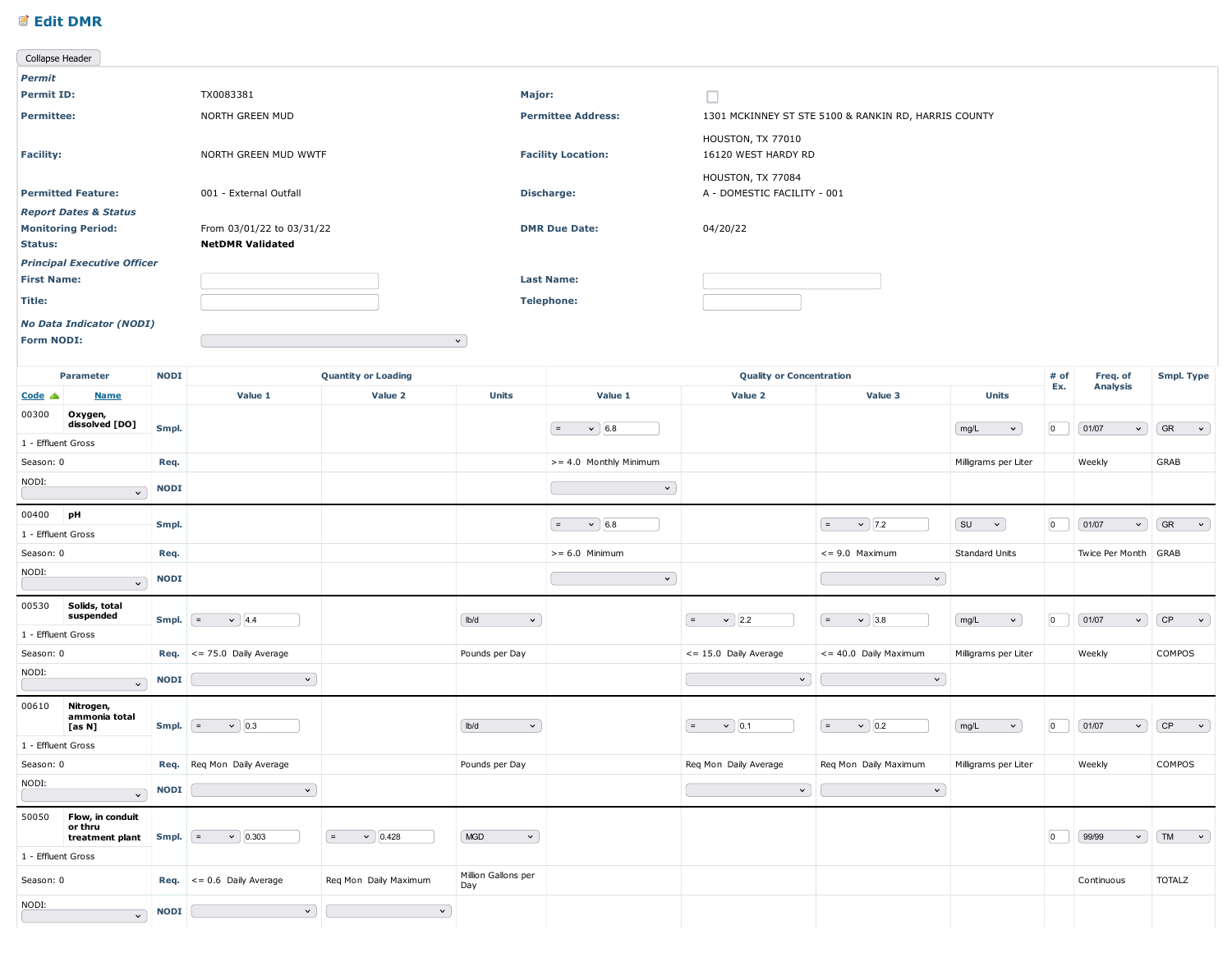| Parameter                            |                               | <b>NODI</b>         |                                                                                                | <b>Quantity or Loading</b> |                                                            |                        | <b>Quality or Concentration</b> |                                    |                                   | # of<br>Freq. of                                 | <b>Smpl. Type</b>                                      |
|--------------------------------------|-------------------------------|---------------------|------------------------------------------------------------------------------------------------|----------------------------|------------------------------------------------------------|------------------------|---------------------------------|------------------------------------|-----------------------------------|--------------------------------------------------|--------------------------------------------------------|
| Code $\triangle$<br><b>Name</b>      |                               |                     | Value 1                                                                                        | Value 2                    | <b>Units</b>                                               | Value 1                | Value 2                         | Value 3                            | <b>Units</b>                      | <b>Analysis</b><br>Ex.                           |                                                        |
| 50060<br>Chlorine, total<br>residual |                               | Smpl.               |                                                                                                |                            |                                                            | $=$ $\sqrt{1.7}$       |                                 | $=$ $\sqrt{3.6}$                   | mg/L                              | $\boxed{0}$<br>$\boxed{01/01}$<br>$\sim$ $\vert$ | $\begin{bmatrix} \text{GR} & \mathbf{v} \end{bmatrix}$ |
| 1 - Effluent Gross                   |                               |                     |                                                                                                |                            |                                                            |                        |                                 |                                    | $\mathbf{v}$                      |                                                  |                                                        |
| Season: 0                            |                               | Req.                |                                                                                                |                            |                                                            | >= 1.0 Monthly Minimum |                                 | $\leq$ = 4.0 Monthly Maximum       | Milligrams per Liter              | Daily                                            | GRAB                                                   |
| NODI:                                | $\overline{\phantom{0}}$      | <b>NODI</b>         |                                                                                                |                            |                                                            | $\sim$ )               |                                 | $\vert$ $\vert$ $\vert$            |                                   |                                                  |                                                        |
| 51040 <b>E. coli</b>                 |                               | Smpl.               |                                                                                                |                            |                                                            |                        | $=$ $\sqrt{ 2.0 }$              | $=$ $\sqrt{2.0}$                   | $CFU/100mL \t\t v$ 0              | $\boxed{02/30}$                                  | $\vee$ GR $\vee$                                       |
| 1 - Effluent Gross                   |                               |                     |                                                                                                |                            |                                                            |                        |                                 |                                    |                                   |                                                  |                                                        |
| Season: 0                            |                               | Req.                |                                                                                                |                            |                                                            |                        | <= 63.0 Daily Average           | <= 200.0 Daily Maximum             | Colony Forming<br>Units per 100ml | Twice Per Month GRAB                             |                                                        |
| NODI:                                | $\overline{\phantom{a}}$ NODI |                     |                                                                                                |                            |                                                            |                        | $\mathbf{v}$                    | $\sim$ $\sim$ $\sim$ $\sim$ $\sim$ |                                   |                                                  |                                                        |
| 80082 <b>BOD,</b><br>carbonaceous [5 |                               |                     |                                                                                                |                            |                                                            |                        |                                 |                                    |                                   |                                                  |                                                        |
| day, 20 C]                           |                               |                     | <b>Smpl.</b> $\begin{bmatrix} = \\ 0 \end{bmatrix}$ $\begin{bmatrix} 4.2 \\ 4.2 \end{bmatrix}$ |                            | Ib/d<br>$\left[ \begin{array}{c} \sim \end{array} \right]$ |                        | $=$ $\sqrt{ 2.0 }$              | $=$ $\sqrt{2.1}$                   | mg/L<br>$\mathbf{v}$              | $\boxed{0}$<br>$\boxed{01/07}$                   | $\triangledown$ $[CP \rightarrow)$                     |
| 1 - Effluent Gross<br>Season: 0      |                               |                     | <b>Req.</b> $\leq$ = 50.0 Daily Average                                                        |                            | Pounds per Day                                             |                        | $<= 10.0$ Daily Average         | <= 25.0 Daily Maximum              | Milligrams per Liter              | Weekly                                           | COMPOS                                                 |
| NODI:                                |                               | <b>NODI</b>         | $\mathbf{v}$                                                                                   |                            |                                                            |                        | $\vert \vee \vert$              | $\mathbf{v}$                       |                                   |                                                  |                                                        |
|                                      | $\sqrt{ }$                    |                     |                                                                                                |                            |                                                            |                        |                                 |                                    |                                   |                                                  |                                                        |
| <b>Edit Check Errors</b>             |                               |                     |                                                                                                |                            |                                                            |                        |                                 |                                    |                                   |                                                  |                                                        |
| No results.<br><b>DMR Comments</b>   |                               |                     |                                                                                                |                            |                                                            |                        |                                 |                                    |                                   |                                                  |                                                        |
|                                      |                               |                     | FOR TOTAL KJELDAHL NITROGEN SEE OTHER REQUIREMENT SECTION, NO. 4, ON PAGE 34 OF THE PERMIT.    |                            |                                                            |                        |                                 |                                    |                                   |                                                  |                                                        |
| <b>Comments</b>                      |                               |                     |                                                                                                |                            |                                                            |                        |                                 |                                    |                                   |                                                  |                                                        |
|                                      |                               |                     |                                                                                                |                            |                                                            |                        |                                 |                                    |                                   |                                                  |                                                        |
|                                      |                               |                     |                                                                                                |                            |                                                            |                        |                                 |                                    |                                   |                                                  |                                                        |
| <b>Attachments</b>                   |                               |                     |                                                                                                |                            |                                                            |                        |                                 |                                    |                                   |                                                  |                                                        |
| No results.                          |                               |                     |                                                                                                |                            |                                                            |                        |                                 |                                    |                                   |                                                  |                                                        |
| <b>Report Last Saved By</b><br>User: |                               |                     | brian.eastex@yahoo.com                                                                         |                            |                                                            |                        |                                 |                                    |                                   |                                                  |                                                        |
| Name:                                |                               | <b>Brian Sewell</b> |                                                                                                |                            |                                                            |                        |                                 |                                    |                                   |                                                  |                                                        |
| E-Mail:<br>Date/Time:                |                               |                     | brian.eastex@yahoo.com<br>04/06/22 3:54 CDT                                                    |                            |                                                            |                        |                                 |                                    |                                   |                                                  |                                                        |
|                                      |                               |                     |                                                                                                |                            |                                                            |                        |                                 |                                    |                                   |                                                  |                                                        |
| ©2008 NetDMR                         |                               |                     |                                                                                                |                            |                                                            |                        |                                 |                                    |                                   |                                                  |                                                        |
|                                      |                               |                     |                                                                                                |                            |                                                            |                        |                                 |                                    |                                   |                                                  |                                                        |
|                                      |                               |                     |                                                                                                |                            |                                                            |                        |                                 |                                    |                                   |                                                  |                                                        |

#### DMR Comments

#### **Comments**

| <b>Attachments</b>          |                        |
|-----------------------------|------------------------|
| No results.                 |                        |
| <b>Report Last Saved By</b> |                        |
| User:                       | brian.eastex@yahoo.com |

| Name:      | <b>Brian Sewell</b>    |
|------------|------------------------|
| E-Mail:    | brian.eastex@yahoo.com |
| Date/Time: | 04/06/22 3:54 CDT      |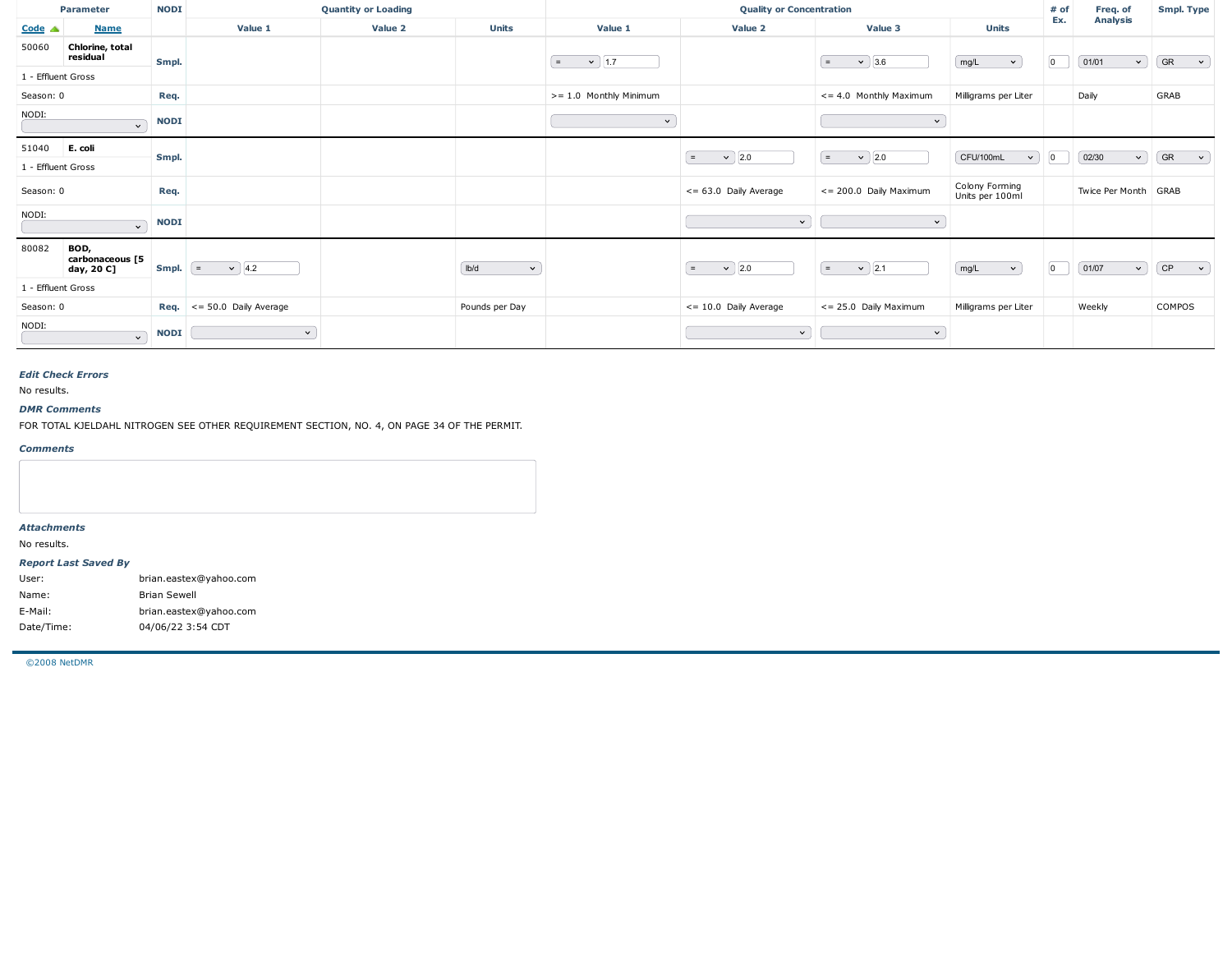



|                         |                           |                | <b>Laboratory Analysis Report</b> |                      |                 |                      |                 |
|-------------------------|---------------------------|----------------|-----------------------------------|----------------------|-----------------|----------------------|-----------------|
| Client:                 | North Green MUD           |                |                                   |                      | Project ID:     | North Green Effluent |                 |
|                         | Water District Management |                | FINAL                             |                      | Report for:     | March, 2022          |                 |
|                         | P.O. Box 579              |                |                                   |                      | Customer ID:    | C-NOR8               |                 |
|                         | <b>Spring, TX 77383</b>   |                | <b>REPORT</b>                     |                      |                 | Page 1 of 3          |                 |
|                         |                           |                |                                   |                      |                 |                      |                 |
| SAMPLING<br>DATA        | DATE COLLECTED            | 3/2/2022       | 3/2/2022                          | 3/2/2022             | 3/9/2022        | 3/9/2022             | 3/16/2022       |
|                         | DATE RECEIVED             | 3/2/2022       | 3/2/2022                          | 3/2/2022             | 3/9/2022        | 3/9/2022             | 3/16/2022       |
|                         | TIME COLLECTED            | 9:00           | 9:00                              | 10:18                | 9:00            | 10:22                | 9:00            |
|                         | SAMPLING POINT            | Effluent       | Effluent                          | <b>Effluent Grab</b> | Effluent        | <b>Effluent Grab</b> | Effluent        |
|                         | TYPE OF SAMPLE            | Composite      | Composite                         | Grab                 | Composite       | Grab                 | Composite       |
|                         | <b>COLLECTED BY</b>       | <b>WDM</b>     | <b>WDM</b>                        | <b>JPM</b>           | <b>WDM</b>      | <b>JPM</b>           | <b>WDM</b>      |
|                         | SAMPLE NUMBER             | C2C0593-01     | C2C0595-01                        | C2C0594-01           | C2C2335-01      | C2C2336-01           | C2C3981-01      |
| <b>FIELD</b>            |                           | 3/2/2022       | 3/2/2022                          |                      | 3/9/2022        |                      | 3/16/2022       |
| DATA                    |                           | 10:18          | 9:00                              |                      | 10:22           |                      | 10:25           |
|                         |                           | <b>JPM</b>     | Clie                              |                      | <b>JPM</b>      |                      | <b>JPM</b>      |
| SM 4500 O G             | DO (mg/L)                 | 6.9            |                                   |                      | 6.8             |                      | 6.8             |
|                         | Flow (MGD)                | 0.212          | 0.212                             |                      | 0.176           |                      | 0.251           |
| $SM 4500 H + B$         | pH (std unit)             | 7.1            |                                   |                      | 6.8             |                      | 7.0             |
| <b>ANALYSIS DATA</b>    |                           |                |                                   |                      |                 |                      |                 |
| Ammonia as N            | <b>Results</b>            | 0.2            |                                   |                      | 0.1             |                      | < 0.1           |
| mg/L                    | Analysis Date             | 3/3/2022 15:54 |                                   |                      | 3/11/2022 10:35 |                      | 3/17/2022 13:59 |
| $^*A$                   | Analyst                   | TDS            |                                   |                      | <b>TDS</b>      |                      | TDS             |
| CBOD <sub>5</sub>       | <b>Results</b>            | 2.0            |                                   |                      | 2.0             |                      | 2.0             |
| mg/L                    | Analysis Date             | 3/3/2022 7:55  |                                   |                      | 3/10/2022 8:00  |                      | 3/17/2022 8:05  |
| $\star$ A               | Analyst                   | TRH            |                                   |                      | SAC             |                      | SAC             |
| E coli IDEXX            | <b>Results</b>            |                |                                   | $\overline{2}$       |                 | $2$                  |                 |
| mpn/100ml               | Analysis Date             |                |                                   | 3/2/2022 16:20       |                 | 3/9/2022 16:02       |                 |
| $\texttt{*A}$           | Analyst                   |                |                                   | ACW                  |                 | ANP                  |                 |
| <b>Total Phosphorus</b> | <b>Results</b>            |                | 3.52                              |                      |                 |                      |                 |
| mg/L                    | Analysis Date             |                | 3/7/2022 15:08                    |                      |                 |                      |                 |
| $\texttt{*A}$           | Analyst                   |                | LAN                               |                      |                 |                      |                 |
| <b>TSS</b>              | <b>Results</b>            | 1.4            |                                   |                      | 3.8             |                      | 1.5             |
| mg/L                    | Analysis Date             | 3/3/2022 10:56 |                                   |                      | 3/10/2022 11:50 |                      | 3/17/2022 14:37 |
| $\star_{\mathsf{A}}$    | Analyst                   | KRT            |                                   |                      | WLS             |                      | <b>KRT</b>      |

\*NELAC Status: A=Accredited, N=Accreditation not offered, O=Not Accredited, P=Approved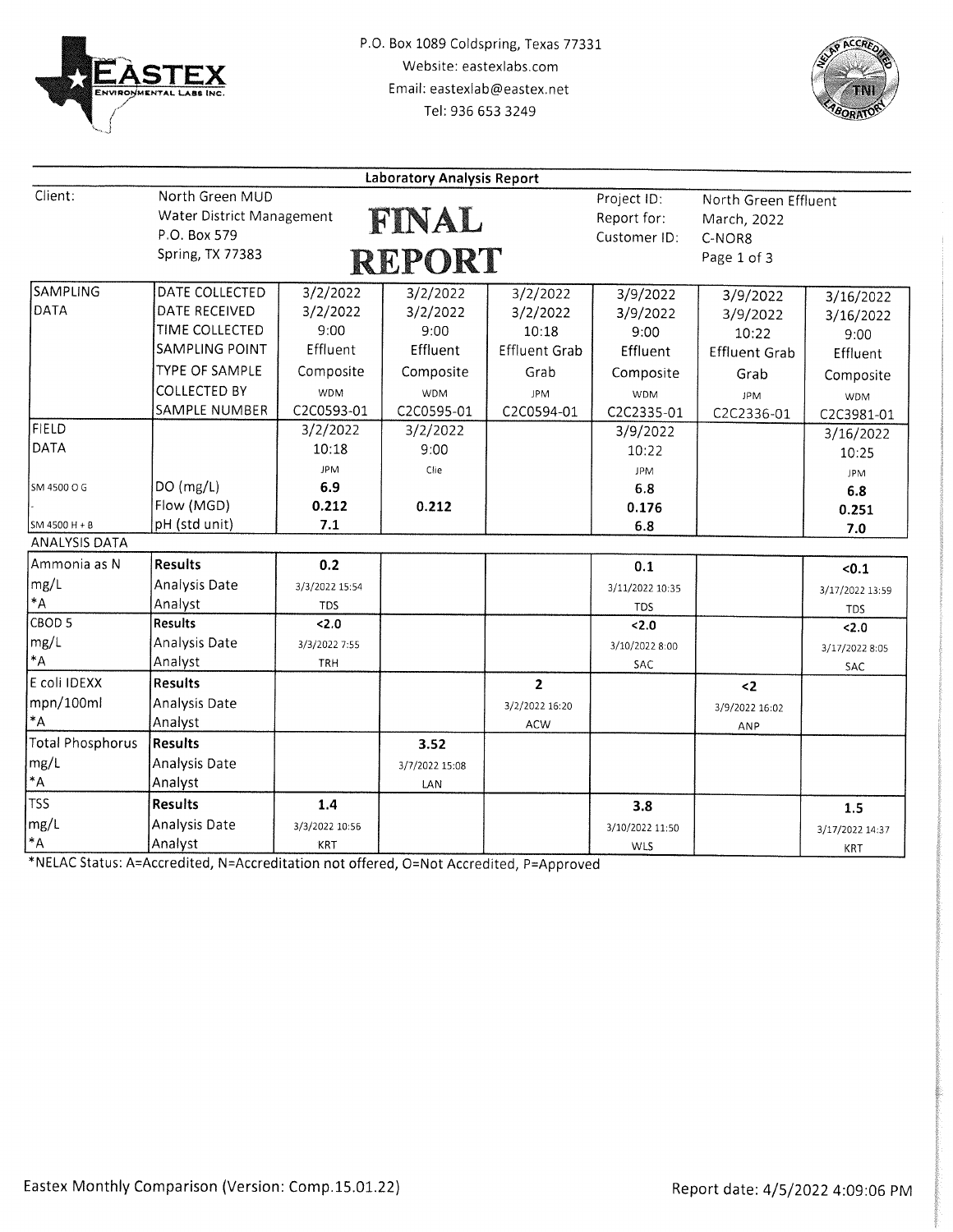



|                      |                           |                 | <b>Laboratory Analysis Report</b> |              |                      |       |
|----------------------|---------------------------|-----------------|-----------------------------------|--------------|----------------------|-------|
| Client:              | North Green MUD           |                 |                                   | Project ID:  | North Green Effluent |       |
|                      | Water District Management |                 |                                   | Report for:  | March, 2022          |       |
|                      | P.O. Box 579              |                 |                                   | Customer ID: | C-NOR8               |       |
|                      | Spring, TX 77383          |                 |                                   |              | Page 2 of 3          |       |
| SAMPLING             | DATE COLLECTED            | 3/23/2022       | 3/30/2022                         |              |                      |       |
| DATA                 | DATE RECEIVED             | 3/23/2022       | 3/30/2022                         |              |                      |       |
|                      | TIME COLLECTED            | 9:00            | 9:00                              |              |                      |       |
|                      | SAMPLING POINT            | Effluent        | Effluent                          |              |                      |       |
|                      | <b>TYPE OF SAMPLE</b>     | Composite       | Composite                         |              | Method No.           |       |
|                      | <b>COLLECTED BY</b>       | <b>WDM</b>      | <b>WDM</b>                        |              | Avg                  | Max   |
|                      | SAMPLE NUMBER             | C2C5382-01      | C2C6834-01                        |              |                      | #/Day |
| <b>FIELD</b>         |                           | 3/23/2022       | 3/30/2022                         |              |                      |       |
| DATA                 |                           | 10:32           | 10:55                             |              |                      |       |
|                      |                           | JPM             | <b>JPM</b>                        |              |                      |       |
| SM 4500 O G          | DO(mg/L)                  | 6.9             | 7.1                               |              |                      |       |
|                      | Flow (MGD)                | 0.317           | 0.271                             |              |                      |       |
| SM 4500 H + B        | pH (std unit)             | 7.2             | 7.2                               |              |                      |       |
| <b>ANALYSIS DATA</b> |                           |                 |                                   |              |                      |       |
| Ammonia as N         | <b>Results</b>            | 0.2             | 0.1                               |              | SM 4500 NH3 G        |       |
| mg/L                 | Analysis Date             | 3/28/2022 11:40 | 3/31/2022 13:06                   |              | 0.140                | 0.2   |
| $\,^*\!{\mathsf A}$  | Analyst                   | <b>TDS</b>      | <b>TDS</b>                        |              |                      | 0.293 |
| CBOD <sub>5</sub>    | <b>Results</b>            | 2.1             | 2.0                               |              | <b>SM 5210 B</b>     |       |
| mg/L                 | Analysis Date             | 3/24/2022 8:00  | 3/31/2022 8:00                    |              | 2.02                 | 2.1   |
| $\,^*\!{\mathsf A}$  | Analyst                   | SAC             | SAC                               |              |                      | 4.15  |
| E coli IDEXX         | <b>Results</b>            |                 |                                   |              | Colilert 18          |       |
| mpn/100ml            | Analysis Date             |                 |                                   |              | GeoMean              |       |
| *A                   | Analyst                   |                 |                                   |              | 2.00                 |       |
| Total Phosphorus     | <b>Results</b>            |                 |                                   |              | EPA 200.7            |       |
| mg/L                 | Analysis Date             |                 |                                   |              | 3.52                 | 3.52  |
| $\mathsf{A}^*$       | Analyst                   |                 |                                   |              |                      | 6.22  |
| <b>TSS</b>           | <b>Results</b>            | 3.2             | 1.1                               |              | SM 2540 D            |       |
| mg/L                 | Analysis Date             | 3/24/2022 12:03 | 3/31/2022 13:12                   |              | 2.20                 | 3.8   |
| $^*A$                | Analyst                   | WLS             | <b>KRT</b>                        |              |                      | 4.43  |

\*NELAC Status: A=Accredited, N=Accreditation not offered, O=Not Accredited, P=Approved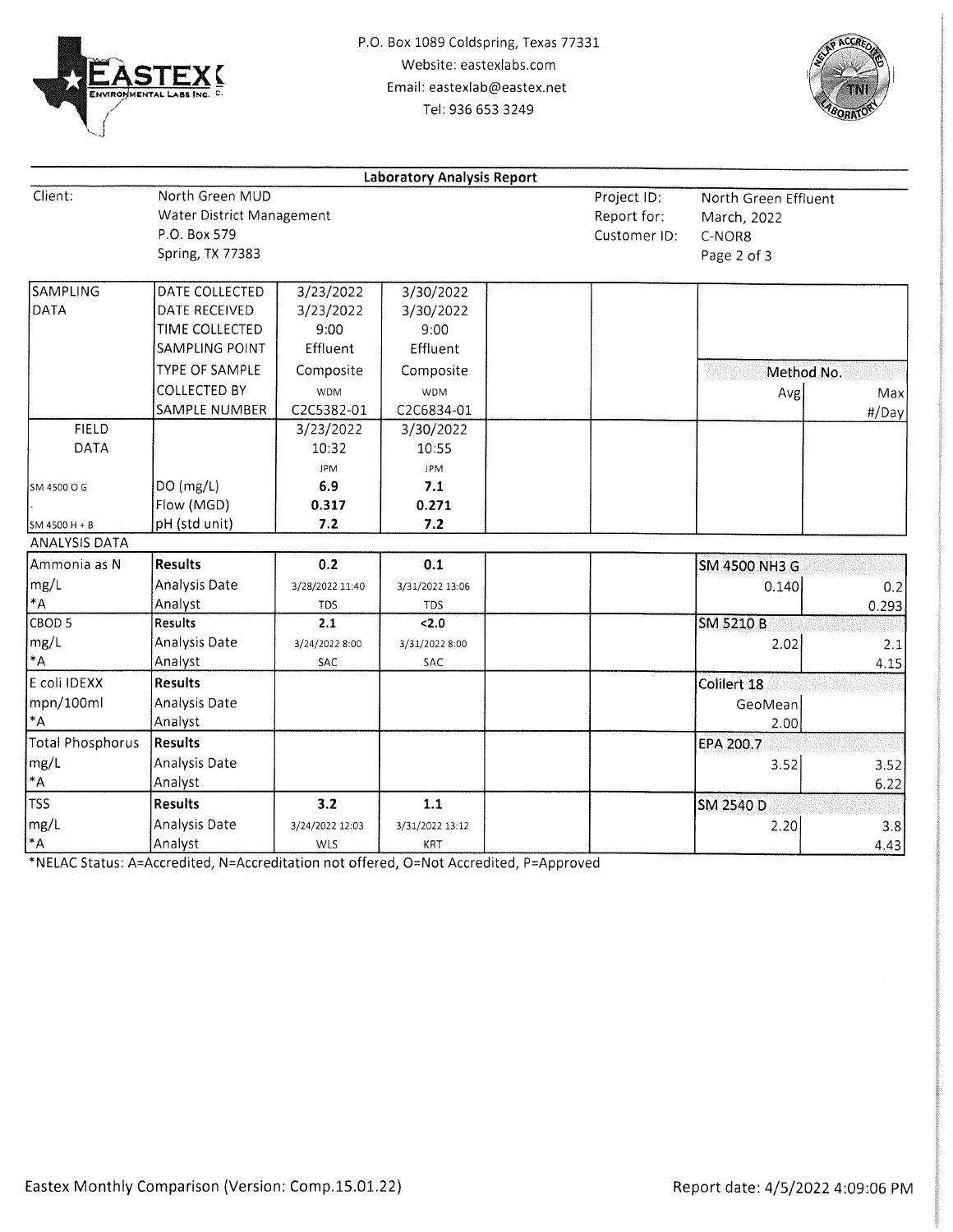# **Annual Flow Calculation**

# **March 2022**

| Month & Year                  | <b>Monthly Flow</b> |
|-------------------------------|---------------------|
| April 2021                    | 11.034 MG           |
| May 2021                      | 10.176 MG           |
| <b>June 2021</b>              | 12.064 MG           |
| <b>July 2021</b>              | 11.425 MG           |
| August 2021                   | 10.470 MG           |
| September 2021                | 10.620 MG           |
| October 2021                  | 10.480 MG           |
| November 2021                 | 9.523 MG            |
| December 2021                 | 9.900 MG            |
| January 2022                  | 10.041 MG           |
| February 2022                 | 8.764 MG            |
| March 2022                    | 9.407 MG            |
| *12 Month Flow Total          | 123.904 MG          |
| <b>**Annual Daily Average</b> | 0.339 MG            |

\*12 Month Flow Total - Represents the combined Monthly Flow for the 12 months as listed.

\*\*Annual Daily Average - calculated daily average flow based on the preceding 12 Month Flow Total divided by 365 days.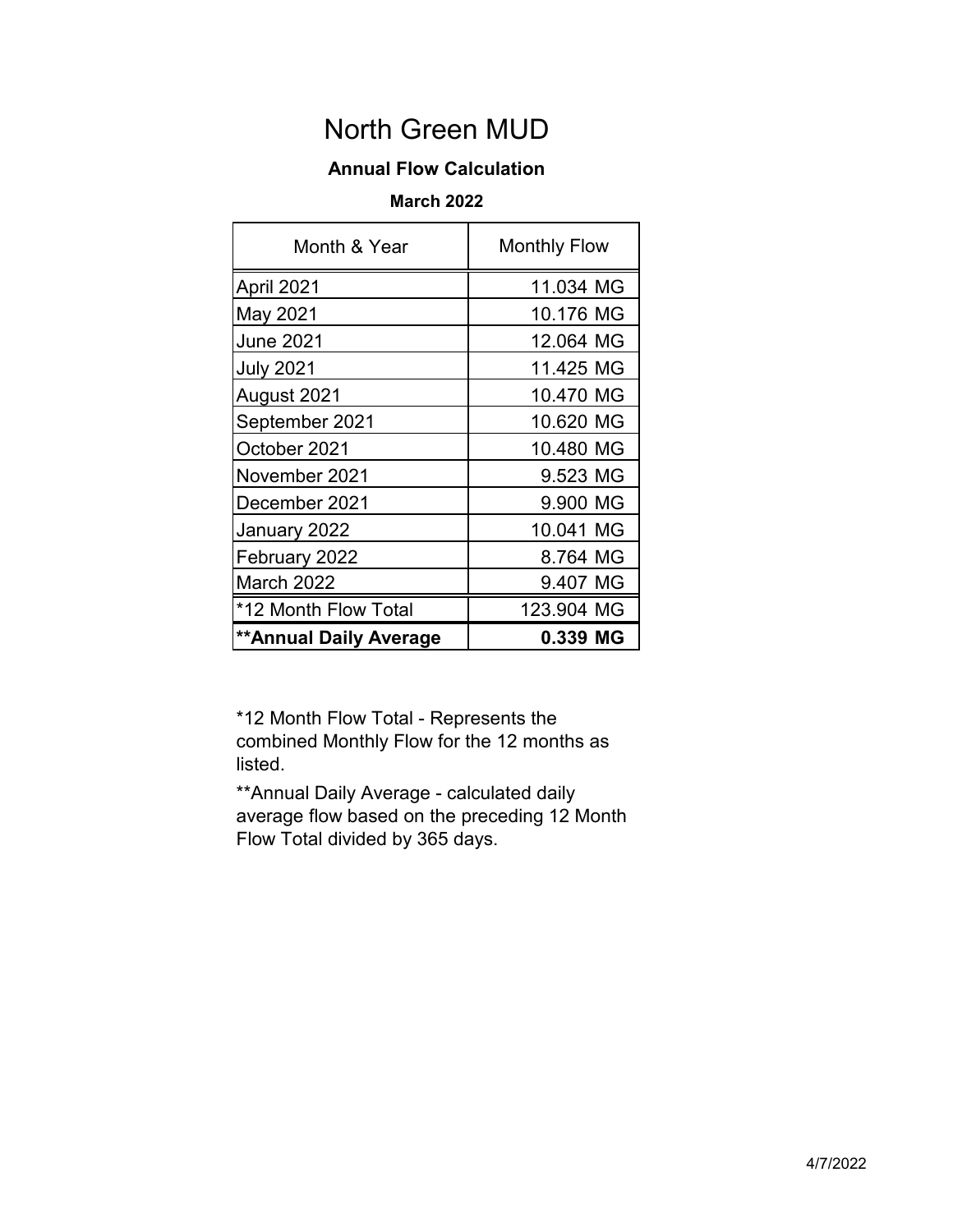# **NORTH GREEN MUD**  ARREARS ANALYSIS

| <b>DATE</b> |      | <b>30 DAYS</b> | 60 DAYS         | 90 DAYS      |    | <b>TOTAL</b> |
|-------------|------|----------------|-----------------|--------------|----|--------------|
| Jan .21 \$  |      | 25,059.27      | \$<br>23,068.24 | \$<br>28.21  | \$ | 48,155.72    |
| Feb. 21     | - \$ | 2,761.22       | \$<br>437.03    | \$<br>57.70  | S  | 3,255.95     |
| Mar. 21     | \$   | 1,915.49       | \$<br>376.73    | \$<br>6.23   | \$ | 2,298.45     |
| Apr. 21     | \$   | 1,973.69       | \$<br>459.40    | \$<br>66.01  | \$ | 2,499.10     |
| May. 21     | \$   | 1,618.46       | \$<br>427.07    | \$<br>5.58   | \$ | 2,051.11     |
| Jun. 21     | \$   | 2,774.39       | \$<br>529.94    | \$<br>51.92  | \$ | 3,356.25     |
| Jul. 21     | \$   | 2,165.45       | \$<br>501.38    | \$<br>32.83  | \$ | 2,699.66     |
| Aug. 21     | \$   | 23,095.66      | \$<br>793.73    | \$<br>60.96  | \$ | 23,950.35    |
| Sep. 21     | - \$ | 2,378.32       | \$<br>656.14    | \$<br>89.82  | \$ | 3,124.28     |
| Oct. 21     | \$   | 2,259.40       | \$<br>734.40    | \$<br>68.95  | \$ | 3,062.75     |
| Nov. 21     | \$   | 2,386.31       | \$<br>904.60    | \$<br>13.62  | \$ | 3,304.53     |
| Dec. 21     | \$   | 28,317.17      | \$<br>704.98    | \$<br>231.24 | \$ | 29,253.39    |
| Jan. 22     | - \$ | 24,883.26      | \$<br>1,113.91  | \$<br>313.32 | \$ | 26,310.49    |
| Feb. 22 \$  |      | 8,557.52       | \$<br>3,062.37  | \$<br>240.87 | \$ | 11,860.76    |
| Mar. 22 \$  |      | 12,259.08      | \$<br>837.42    | \$<br>359.65 | \$ | 13,456.15    |
|             |      |                |                 |              |    |              |

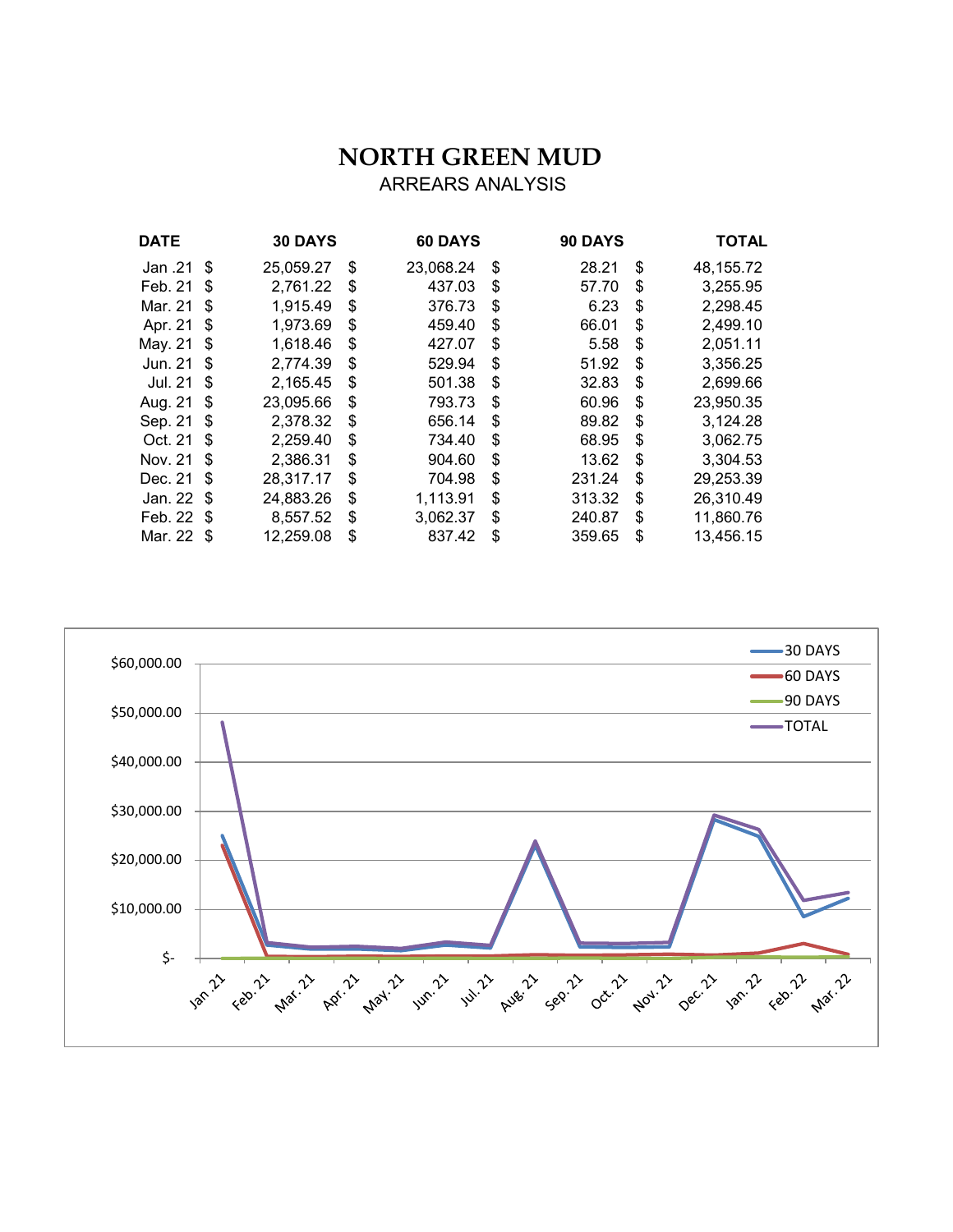|                                         |                                      | <b>NORTH GREEN MUD</b> |                                                  |               |            |      |
|-----------------------------------------|--------------------------------------|------------------------|--------------------------------------------------|---------------|------------|------|
| <b>Accounts receivable for:</b>         |                                      | Feb <sub>23</sub>      | to                                               | <b>Mar 22</b> | 2022       |      |
| <b>Beginning</b>                        | Feb <sub>23</sub>                    | 2022                   | \$                                               |               | 102,741.70 |      |
| ** Receivables                          |                                      |                        | -\$                                              |               | 94,483.62  | **pg |
| <b>Penalties</b>                        |                                      |                        | \$                                               |               | 1,163.41   |      |
| <b>Balance Forward</b>                  |                                      |                        | \$                                               |               | 9,421.49   |      |
| Water                                   |                                      |                        | \$                                               |               | 60,415.08  |      |
| Sewer                                   |                                      |                        | \$                                               |               | 12,016.22  |      |
| <b>COH Pumpage Fee</b>                  |                                      |                        | \$                                               |               | 12,661.44  |      |
| Disc/Rec fees                           |                                      |                        |                                                  |               |            |      |
| <b>Miscellaneous - Total from below</b> |                                      |                        | \$                                               |               | 1,362.81   |      |
| Deposits                                |                                      |                        |                                                  |               |            |      |
| Door Tags                               |                                      |                        |                                                  |               |            |      |
| <b>Return checks</b>                    |                                      |                        | \$                                               |               | 89.77      |      |
| Overpayments & credits                  |                                      |                        |                                                  |               |            |      |
| Deposits posted to accounts             |                                      |                        | -\$                                              |               | 76.10      |      |
| * Adjustments                           |                                      |                        | \$                                               |               | 569.93 *   |      |
| <b>Ending Balance</b>                   | <b>Mar 22</b>                        | 2022                   | \$                                               |               | 96,460.64  |      |
|                                         |                                      |                        |                                                  |               |            |      |
| Breakdown of Miscellaneous items above: |                                      |                        |                                                  |               |            |      |
| <b>Grease Trap</b>                      | \$<br>550.00                         |                        |                                                  |               |            |      |
| Backflow: RPZ / PVB                     | \$<br>530.81                         |                        |                                                  |               |            |      |
| Low Water Inves.                        | \$<br>282.00                         |                        |                                                  |               |            |      |
|                                         | <b>Total of miscellaneous items:</b> |                        |                                                  | \$            | 1,362.81   |      |
| *Adjustments:                           |                                      |                        |                                                  |               |            |      |
| penalty adj. -\$                        | 2.89                                 |                        | <b>Breakdown of Miscellaneous adjusted items</b> |               |            |      |
| water adj.                              |                                      |                        | tampering / lock                                 |               |            |      |
| sewer adj.                              |                                      |                        | doortags                                         |               |            |      |
| COH PUMPAGE adj. -\$                    | 2.18                                 |                        | backflow (RPZ)                                   |               |            |      |
| transfer fee adj. \$                    | 50.00                                |                        |                                                  |               |            |      |
| disc/rec adj \$                         | 100.00                               |                        |                                                  |               |            |      |
| deposit adj. \$                         | 400.00                               |                        |                                                  |               |            |      |
| door hanger adj.                        |                                      |                        | adjusted final                                   |               |            |      |
| nsf fee adj. \$                         | 25.00                                |                        | Collections Unlimited / write offs               |               |            |      |

**Miscellaneous adj.** 

**\$ - Total of miscellaneous adj.:**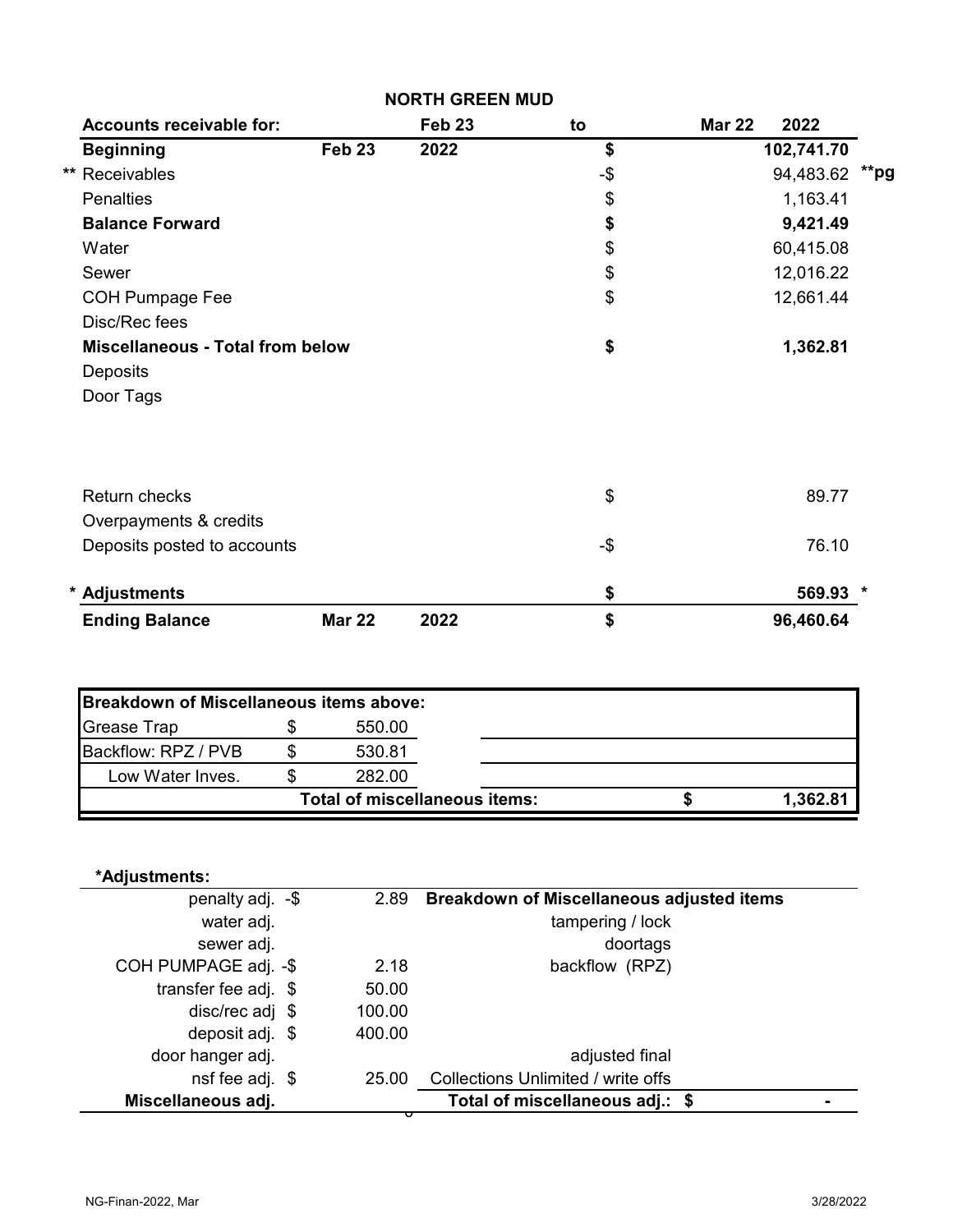|                                 | <b>North Green MUD</b> |    |               |           |
|---------------------------------|------------------------|----|---------------|-----------|
| <b>Accounts receivable for:</b> | Feb <sub>23</sub>      | to | <b>Mar 22</b> | 2022      |
| <b>CASH RECEIVED:</b>           |                        |    |               |           |
| **Penalty                       |                        |    | \$            | 991.42    |
| **Water                         |                        |    | \$            | 56,224.23 |
| **Sewer                         |                        |    | \$            | 12,415.77 |
| **Houston GRP Fee               |                        |    | \$            | 13,023.90 |
| **Transfer Fee                  |                        |    | \$            | 50.00     |
| **Disc/Rec Fee                  |                        |    | \$            | 100.00    |
| **Deposit                       |                        |    | \$            | 400.00    |
| **NSF fees                      |                        |    | \$            | 50.00     |
| **Overpayments                  |                        |    | \$            | 3,206.08  |
| **Del Itr                       |                        |    | \$            | 10.96     |
| **Backflow / RPZ                |                        |    |               |           |
| **Grease Trap                   |                        |    | \$            | 444.76    |
| **Meter Remove/Replace          |                        |    |               |           |
| **ATB-Invoices                  |                        |    | \$            | 7,566.50  |
| $***$                           |                        |    |               |           |

## NSF Replacement - Hermon

Temporary water deposit Taps Builder deposit Inspection - Sewer Inspection - CSI Inspection - Pre/Post

| Insurance reimbursement             |     |            |
|-------------------------------------|-----|------------|
| <b>Collections Unlimited</b>        |     |            |
| Paid Invoices                       |     |            |
| <b>Totals Receipts</b>              |     | 94,483.62  |
| <b>Actual Number of Connections</b> | 375 |            |
| <b>Customer Deposits</b>            |     | 111,231.04 |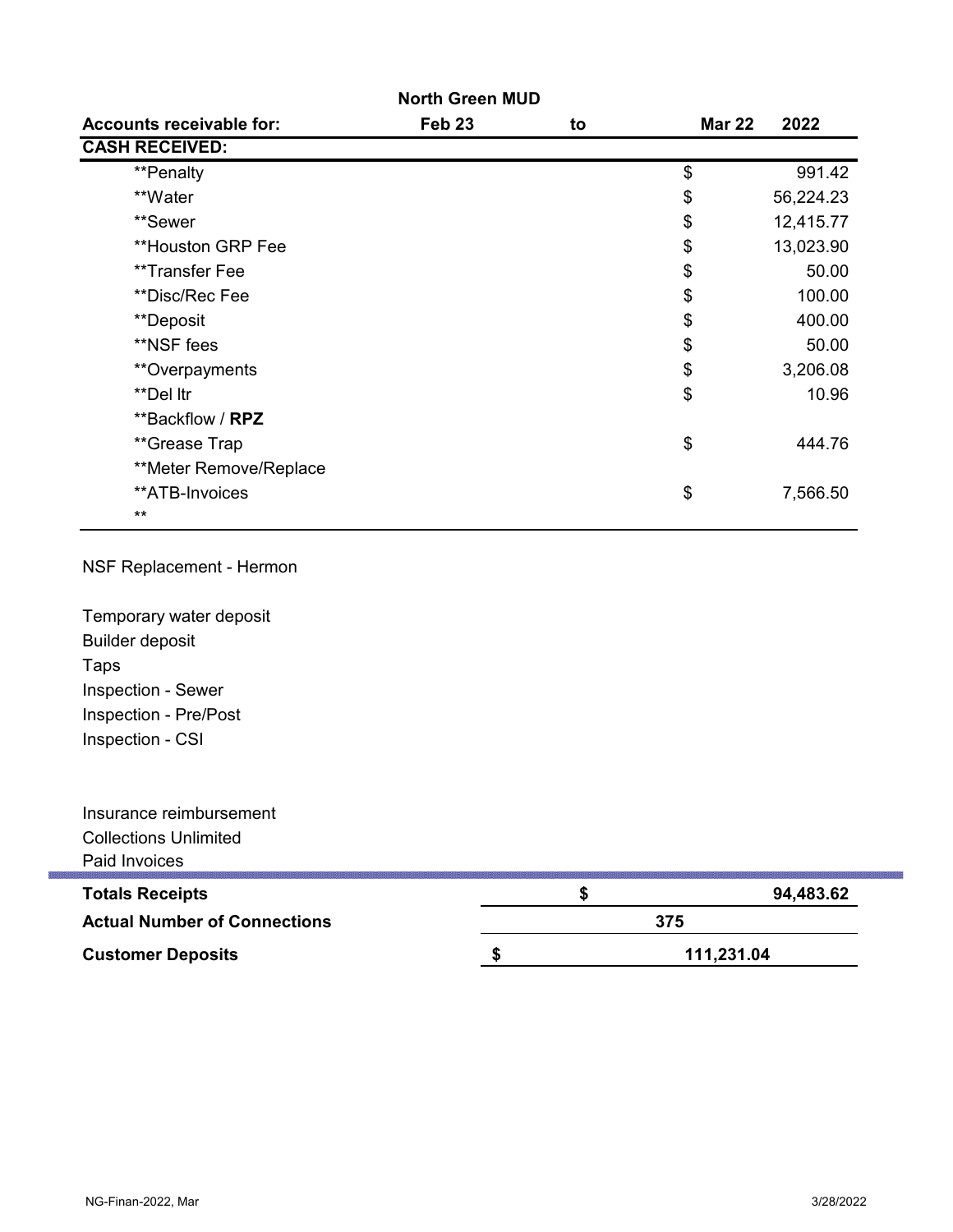|      |        |                 |               |              |            |             |             |            |             |               |            |                                   | North Green Municipal Utility District's Annual Water Usage By Month |                     |        |                  |                 |                           |                  |                    |
|------|--------|-----------------|---------------|--------------|------------|-------------|-------------|------------|-------------|---------------|------------|-----------------------------------|----------------------------------------------------------------------|---------------------|--------|------------------|-----------------|---------------------------|------------------|--------------------|
| Year | JAN    | <b>FEB</b>      | <b>MAR</b>    | <b>APRIL</b> | <b>MAY</b> | <b>JUNE</b> | <b>JULY</b> | <b>AUG</b> | <b>SEPT</b> | OCT           | <b>NOV</b> | <b>DEC</b>                        | <b>TOTAL:</b>                                                        | Monthly<br>average: | 을      | Highest<br>month | Lowest<br>month | Indoor<br>usage           | Outdoor<br>usage | % Outdoor<br>usage |
| 2022 | 13,057 | 12.127          | 14.098        |              |            |             |             |            |             |               |            |                                   | 39,282                                                               | 13,094              | 13,057 | 14,098           | 12,127          | 36,381                    | 2,901            | 7.4%               |
| 2021 | 13.742 | 12,829          | 13.708        | 13.447       | 14,193     | 14,202      | 15,229      | 14,617     | 13,877      |               |            | 13,954   13,544   13,683          | 167,025                                                              | 13.919              | 13.810 | 15.229           | 12,829          | 153,948                   | 13,077           | 7.8%               |
| 2020 |        | 13.111   11.764 | 12.723        | 12.701       | 13,320     | 13,818      | 14,354      | 14,230     |             |               |            | 14,213   14,278   13,569   13,958 | 162.039                                                              | 13,503              | 13.694 | 14,354           | 11,764          | 141.168                   | 20,871           | 12.9%              |
| 2019 | 13,280 |                 | 12,123 13,276 | 12.773       | 13,010     | 13,057      | 13,189      | 14,248     |             | 13,344 13,491 | 13,047     | 12,673                            | 157,511                                                              | 13,126              | 13,123 | 14,248           | 12,123          | 145,476                   | 12,035           | 7.6%               |
| 2018 | 13,873 | 13,735          | 14,402        | 13,235       | 15.784     | 13,940      | 14,795      | 14,364     |             |               |            | 12,715   12,892   12,345   12,685 | 164,765                                                              | 13,730              | 13,804 | 15,784           | 12,345          | 148,140                   | 16,625           | 10.1%              |
| 2017 | 14,206 |                 | 12,315 14,504 | 13,551       | 12,806     | 12,976      | 13,463      | 13,548     |             |               |            | 13,215   13,791   13,081   14,448 | 161,904                                                              | 13,492              | 13,506 | 14,504           | 12,315          | 147,780                   | 14.124           | 8.7%               |
|      |        |                 |               |              |            |             |             |            |             |               |            |                                   |                                                                      |                     |        |                  |                 | average through the years |                  | 9.4%               |

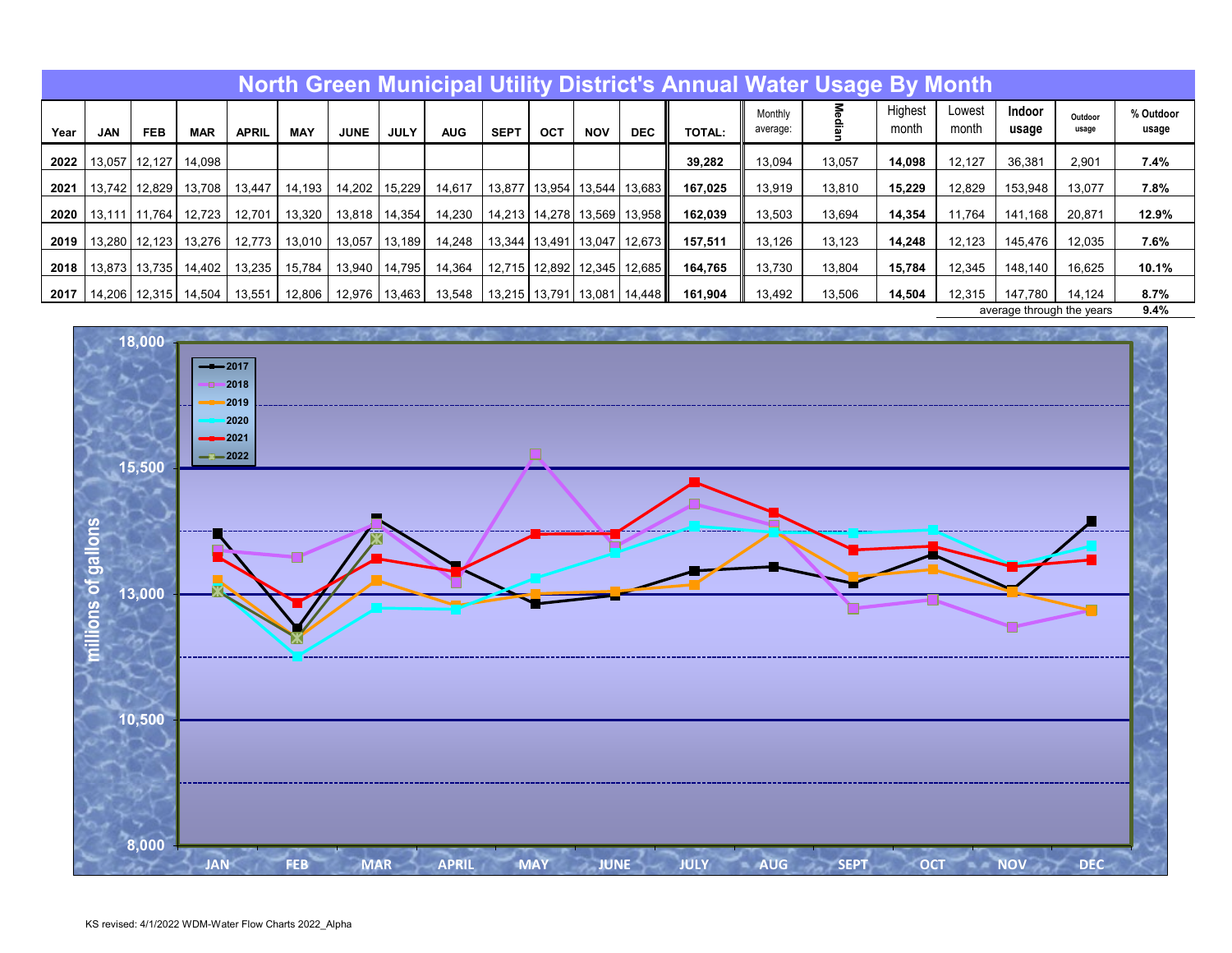# **NORTH GREEN MUD WWTP FLOW / WATER PUMPED / RAIN HISTORY**



|          | Water  | <b>WWTP</b> |             |          | Water  | WWTP       |             |
|----------|--------|-------------|-------------|----------|--------|------------|-------------|
|          | pumped | flows -kgd  | <u>rain</u> |          | pumped | flows -kgd | <u>rain</u> |
| total:   | 14,098 | 9,407       | 2.8         | maximum: | 737    | 428        | 2.0         |
| average: | 455    | 303         | 0.1         | minimum: | 295    | 131        | 0.0         |
| median:  | 430    | 304         | 0.0         |          |        |            |             |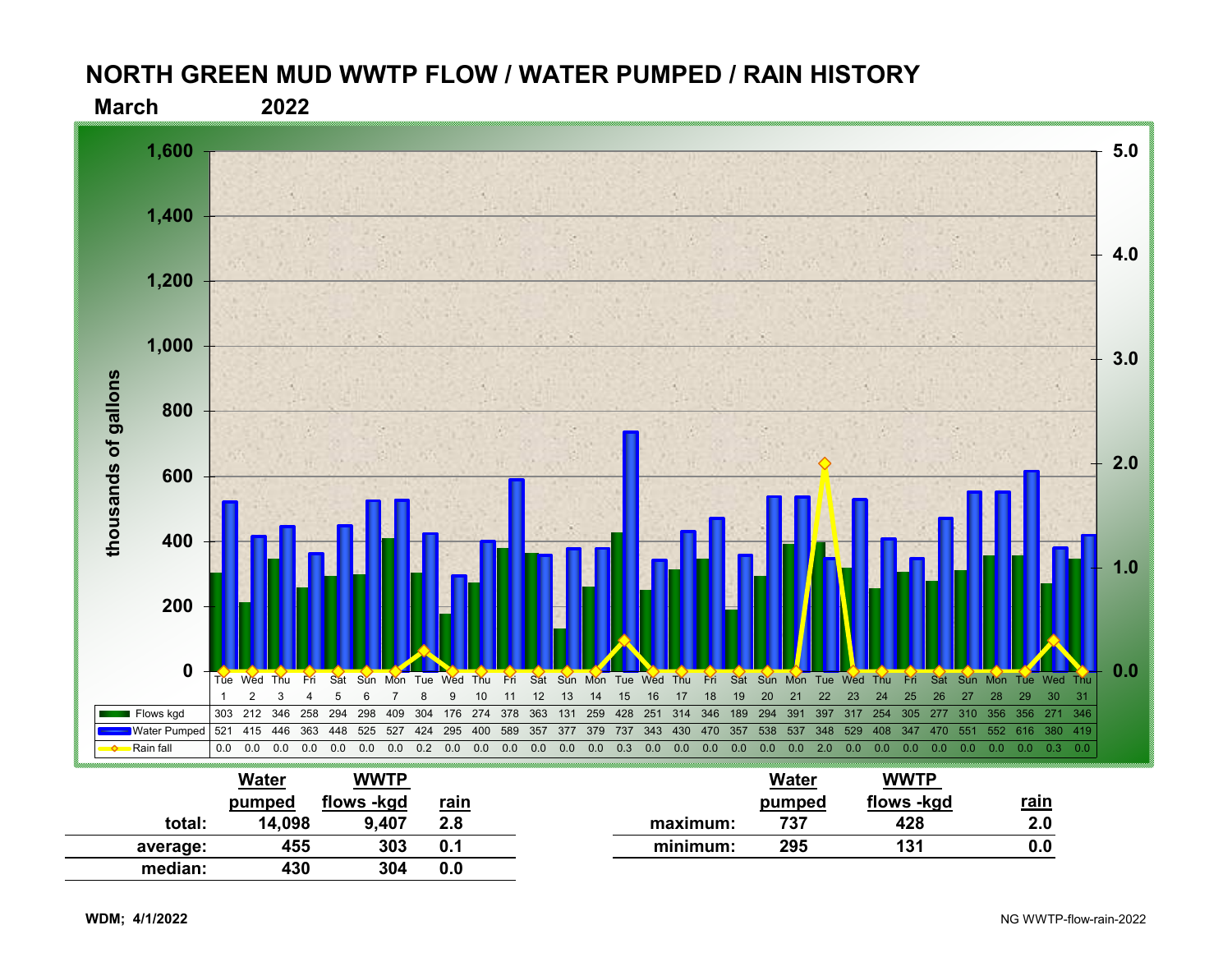Invoices Billed In District's Name

|                 |            |              |                   |                |        | March 2022                          |                            |                  |                           |                                   |                 |           |
|-----------------|------------|--------------|-------------------|----------------|--------|-------------------------------------|----------------------------|------------------|---------------------------|-----------------------------------|-----------------|-----------|
| Date of<br>Work | Billed to: | Invoice Date | Invoice<br>Number | Amount         | Mailed | 1st Request   2nd Request<br>Mailed | Final<br>Request<br>Mailed | To<br>Collection | <b>Builder</b><br>Deposit | <b>Amount Paid</b><br>or deducted | Check<br>Number | Date Paid |
|                 |            |              |                   |                |        |                                     |                            |                  |                           |                                   |                 |           |
|                 |            |              |                   |                |        |                                     |                            |                  |                           |                                   |                 |           |
|                 |            |              |                   |                |        | <b>No Activity</b>                  |                            |                  |                           |                                   |                 |           |
|                 |            |              |                   |                |        |                                     |                            |                  |                           |                                   |                 |           |
|                 |            |              |                   |                |        |                                     |                            |                  |                           |                                   |                 |           |
|                 |            |              |                   |                |        | <b>AGE ANALYSIS</b>                 |                            |                  |                           |                                   |                 |           |
|                 |            |              |                   |                |        |                                     |                            |                  |                           |                                   |                 |           |
|                 |            |              |                   |                |        |                                     |                            |                  |                           |                                   |                 |           |
|                 |            |              |                   |                |        |                                     |                            |                  |                           |                                   |                 |           |
| <b>Total</b>    |            |              |                   | $\blacksquare$ |        |                                     |                            |                  |                           | $\sim$<br>а                       |                 |           |